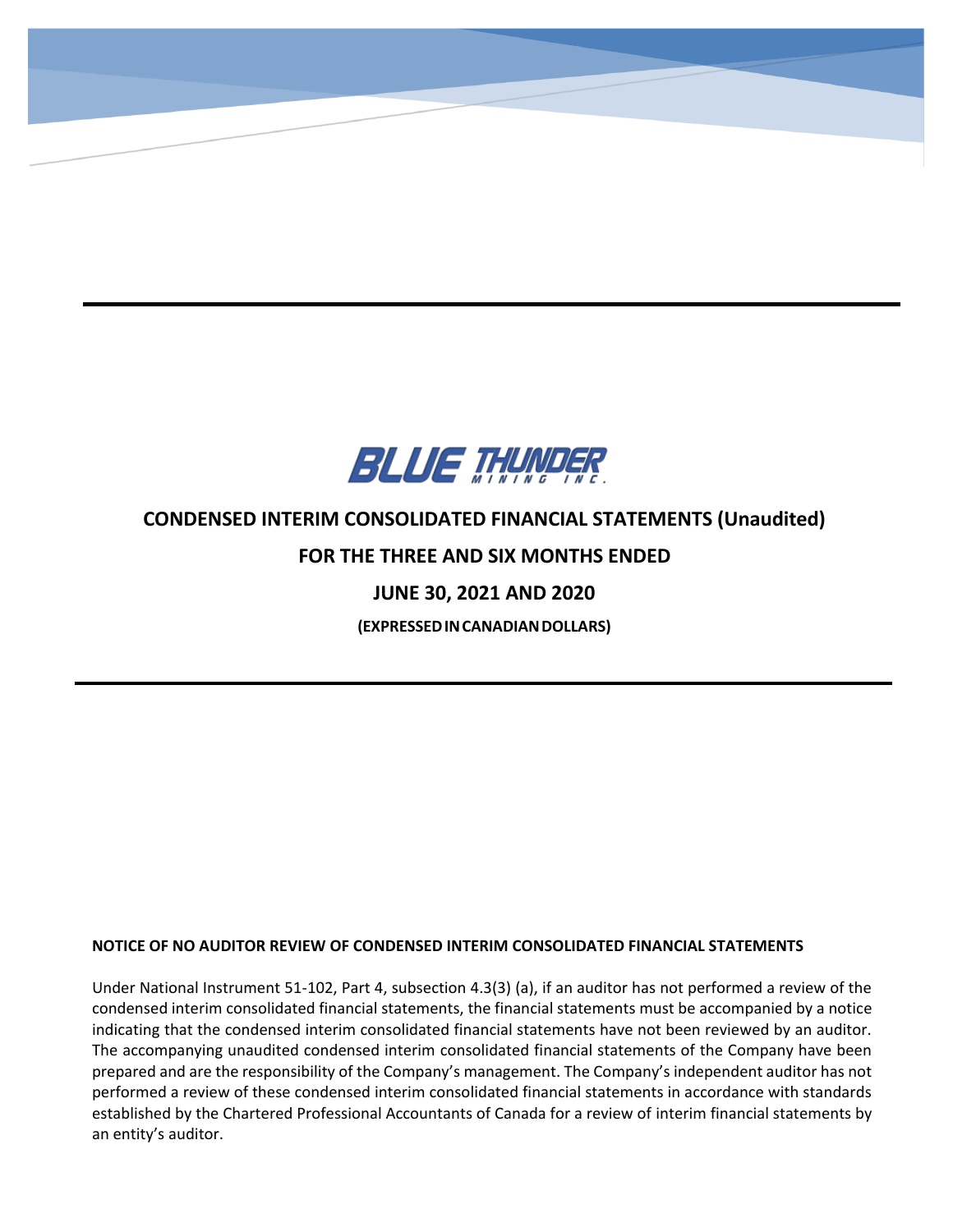#### **CONDENSED INTERIM CONSOLIDATED STATEMENTS OF FINANCIAL POSITION (Expressed in Canadian Dollars)**

|                                         |           |             | June 30, December 31, |
|-----------------------------------------|-----------|-------------|-----------------------|
| As at                                   |           | 2021        | 2020                  |
|                                         | Note      | \$          | \$                    |
| <b>ASSETS</b>                           |           | (Unaudited) |                       |
| <b>Current assets</b>                   |           |             |                       |
| Cash                                    |           | 1,255,562   | 3,088,695             |
| Sundry receivables and prepaid expenses | 5         | 406,161     | 253,817               |
| <b>Total current assets</b>             |           | 1,661,723   | 3,342,512             |
|                                         |           |             |                       |
| <b>Non-current assets</b>               |           |             |                       |
| Exploration and evaluation assets       | 13        | 975,477     | 947,977               |
| <b>TOTAL ASSETS</b>                     |           | 2,637,200   | 4,290,489             |
|                                         |           |             |                       |
| <b>LIABILITIES AND EQUITY</b>           |           |             |                       |
| <b>Current liabilities</b>              |           |             |                       |
| Amounts payable and accrued liabilities | 6,16      | 345,854     | 360,127               |
| Flow-through share premium liability    | 8         | 291,361     | 652,677               |
| <b>Total liabilities</b>                |           |             |                       |
|                                         |           | 637,215     | 1,012,804             |
| <b>EQUITY</b>                           |           |             |                       |
| Share capital                           | 9         | 6,128,689   | 6,118,689             |
| Warrants                                | 10        | 507,208     | 582,937               |
| Contributed surplus                     | 11        | 1,090,666   | 1,056,311             |
| Accumulated deficit                     |           | (5,726,578) | (4,480,252)           |
|                                         |           |             |                       |
| <b>Total equity</b>                     |           | 1,999,985   | 3,277,685             |
| <b>TOTAL LIABILITIES AND EQUITY</b>     |           | 2,637,200   | 4,290,489             |
|                                         |           |             |                       |
| Nature of operations and going concern  | 1,2       |             |                       |
| Commitments and contingencies           | 1,8,13,19 |             |                       |
| Subsequent events                       | 20        |             |                       |
| APPROVED BY THE BOARD:                  |           |             |                       |
|                                         |           |             |                       |
| Signed, "Chad Williams", Director       |           |             |                       |
|                                         |           |             |                       |

Signed, "Jean-Patrick Lariviere", Director

*The accompanying notes are an integral part of these condensed interim consolidated financial statements.*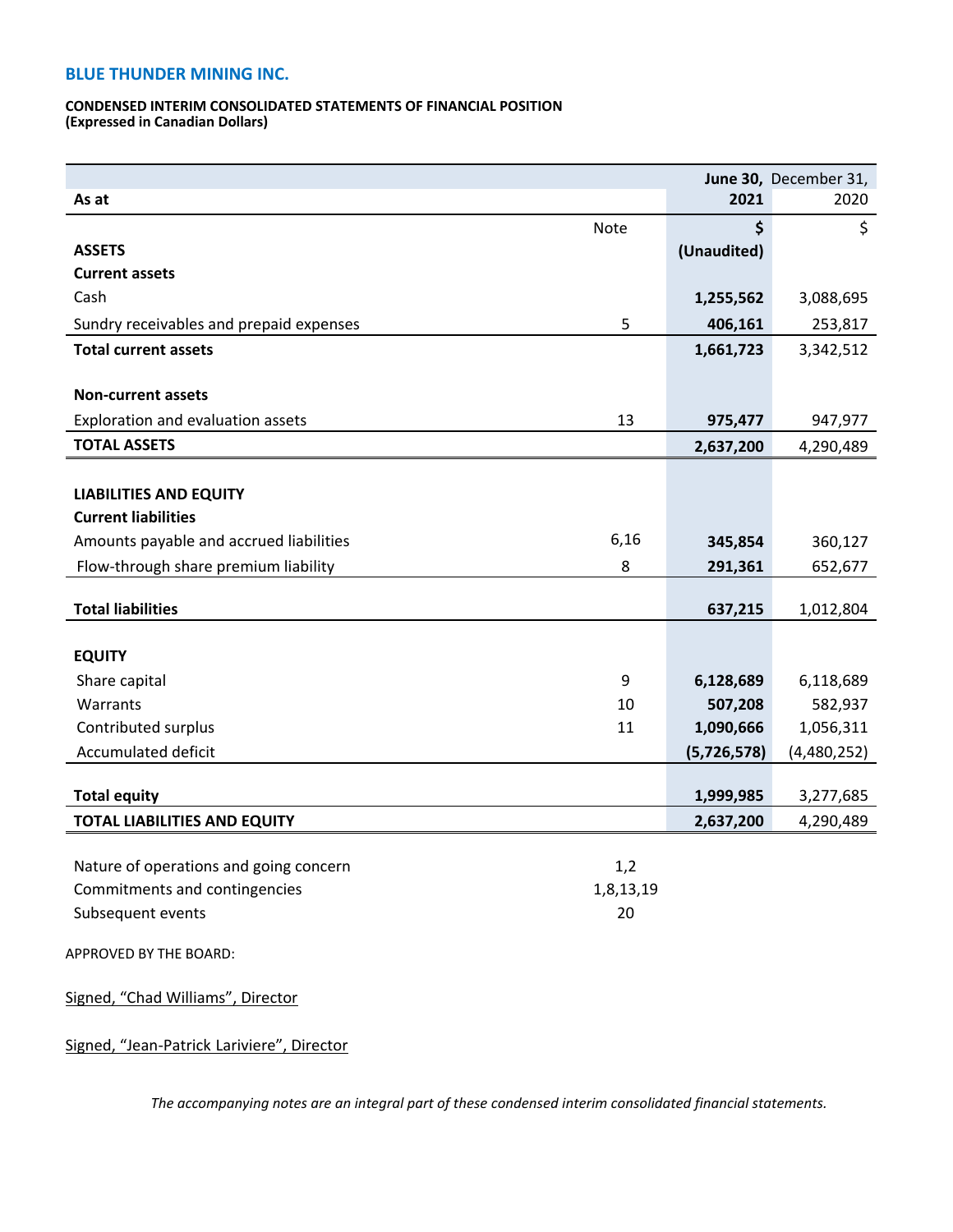#### **CONDENSED INTERIM CONSOLIDATED STATEMENTS OF LOSS AND COMPREHENSIVE LOSS (Unaudited) (Expressed in Canadian Dollars)**

| Periods ended June 30,                     |             | Three months |            | Six months  |            |
|--------------------------------------------|-------------|--------------|------------|-------------|------------|
|                                            |             | 2021         | 2020       | 2021        | 2020       |
|                                            | <b>Note</b> | \$           | \$         | \$          | \$         |
| <b>Operating Expenses</b>                  |             |              |            |             |            |
| Exploration and evaluation expenditures    | 14          | 917,090      | 501,359    | 1,309,120   | 587,241    |
| General and administrative expenses        | 15          | 193,157      | 223,255    | 377,381     | 434,749    |
| <b>Total expenses</b>                      |             | 1,110,247    | 724,614    | 1,686,501   | 1,021,990  |
|                                            |             |              |            |             |            |
| <b>Other expenses (income)</b>             |             |              |            |             |            |
| Transaction cost of qualifying transaction | 17          |              |            |             | 596,448    |
| Flow-through share premium                 | 8           | (260, 831)   | (10, 236)  | (361, 316)  | (14, 782)  |
| Interest (income) expense                  |             | (2,057)      |            | (3, 130)    | (992)      |
| Loss and comprehensive loss for the period |             | 847,359      | 714,378    | 1,322,055   | 1,602,663  |
|                                            |             |              |            |             |            |
| <b>Basic and diluted loss per share</b>    | 12          | \$0.01       | \$0.01     | \$0.01      | \$0.03     |
|                                            |             |              |            |             |            |
| Weighted average number of common shares - |             |              |            |             |            |
| basic and diluted                          |             | 102,727,283  | 55,647,150 | 102,667,177 | 51,087,587 |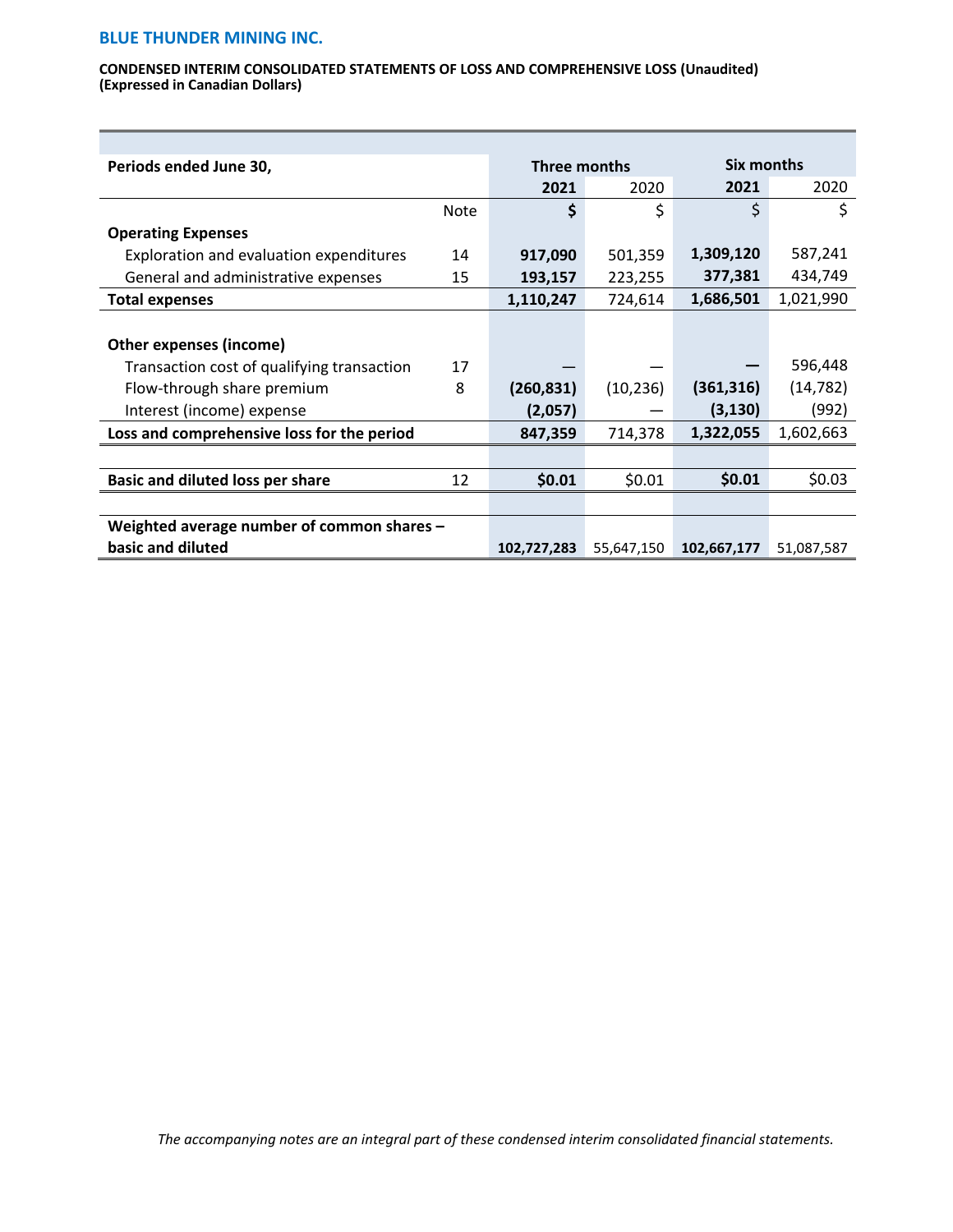#### **CONDENSED INTERIM CONSOLIDATED STATEMENTS OF CASH FLOWS (Unaudited) (Expressed in Canadian Dollars)**

| For the six months ended,                        |             | <b>June 30,</b> |             |
|--------------------------------------------------|-------------|-----------------|-------------|
|                                                  |             | 2021            | 2020        |
|                                                  | <b>Note</b> | \$              | \$          |
| Cash flows from the following activities:        |             |                 |             |
| <b>Operating activities:</b>                     |             |                 |             |
| Net (loss) for the period                        |             | (1,322,055)     | (1,602,663) |
| Adjustments for:                                 |             |                 |             |
| Transaction costs of qualifying transaction      | 17          |                 | 596,448     |
| Acquisition of strategic data                    |             | 10,000          | 400,000     |
| Share-based compensation                         | 11          | 34,355          | 25,549      |
| Flow-through share premium                       | 8           | (361, 316)      | (14, 782)   |
| Sundry receivables and prepaid expenses          |             | (152, 344)      | (40, 653)   |
| Amounts payable and accrued liabilities          |             | (14, 273)       | 55,434      |
| Net cash used in operating activities            |             | (1,805,633)     | (580, 667)  |
|                                                  |             |                 |             |
| <b>Investing activities:</b>                     |             |                 |             |
| Acquisition of exploration and evaluation assets |             | (27, 500)       |             |
|                                                  |             |                 |             |
| Net cash used in investing activities            |             | (27, 500)       |             |
|                                                  |             |                 |             |
| <b>Financing activities:</b>                     |             |                 |             |
| Proceeds from private placements                 | 9           |                 | 2,233,740   |
| Share issue costs                                | 9           |                 | (157, 071)  |
| Exercise of stock options                        | 11          |                 | 31,875      |
| Cash acquired from qualifying transaction        | 17          |                 | 525,000     |
| Net cash provided by financing activities        |             |                 | 2,633,544   |
|                                                  |             |                 |             |
| Net change in cash                               |             | (1,833,133)     | 2,052,878   |
|                                                  |             |                 |             |
| Cash, beginning of period                        |             | 3,088,695       | 396,176     |
| Cash, end of period                              |             | 1,255,562       | 2,449,054   |
|                                                  |             |                 |             |
| Supplemental cash flow information:              |             |                 |             |

| Value of common shares issued for acquisition of exploration and evaluation<br>assets (note 9,13) | \$10,000 | \$978,776 |
|---------------------------------------------------------------------------------------------------|----------|-----------|
| Broker warrants issued in connection with private placements (note 9)                             |          | \$61,234  |

*The accompanying notes are an integral part of these condensed interim consolidated financial statements.*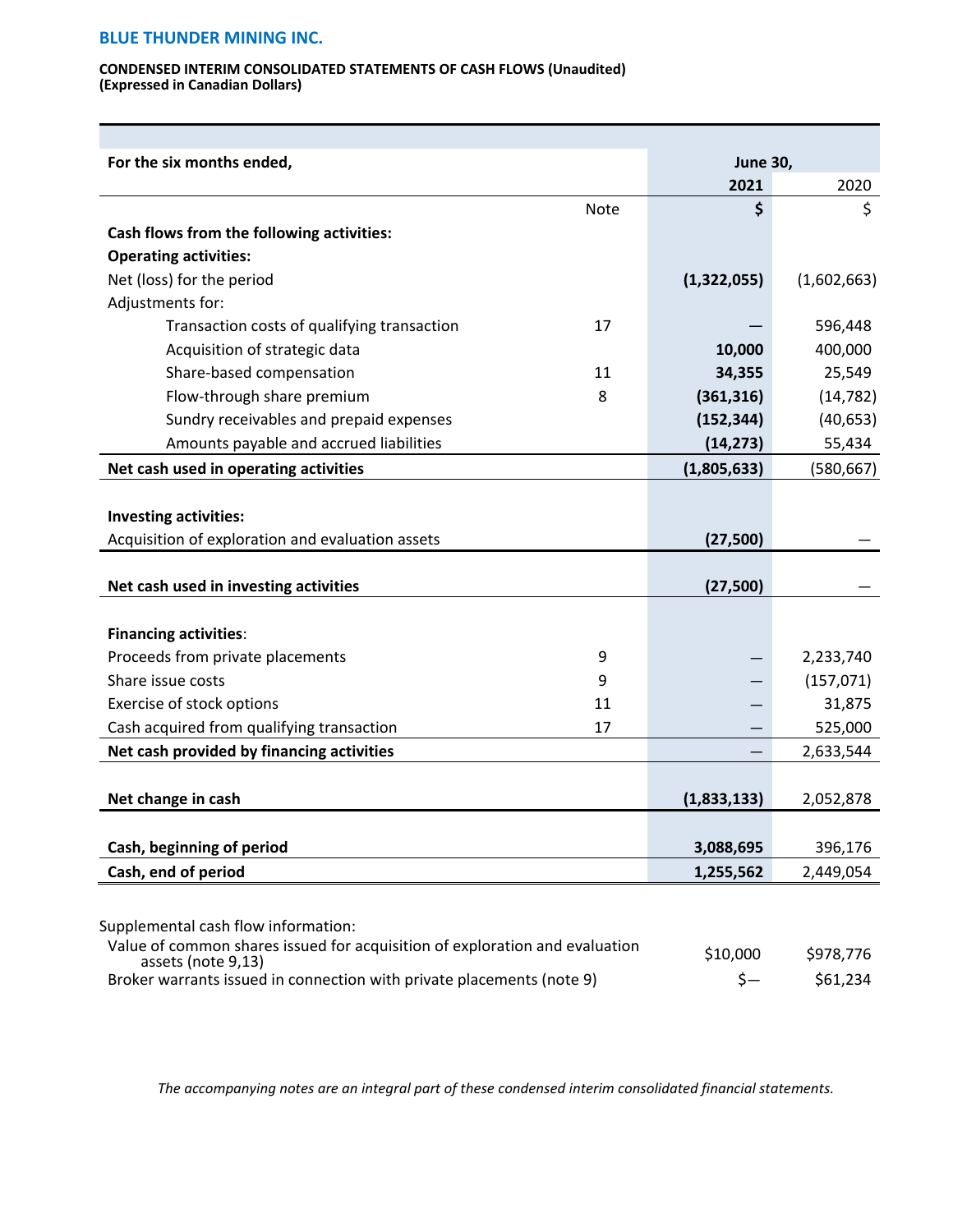#### **CONDENSED INTERIM CONSOLIDATED STATEMENTS OF CHANGES IN SHAREHOLDERS' EQUITY (Unaudited) (Expressed in Canadian Dollars)**

|                                           |      | <b>CAPITAL</b> |                      | <b>RESERVES</b> |             | <b>EQUITY</b>      |               |
|-------------------------------------------|------|----------------|----------------------|-----------------|-------------|--------------------|---------------|
|                                           |      |                |                      | Contributed     |             | <b>Accumulated</b> |               |
|                                           | Note | # Shares       | <b>Share capital</b> | <b>Warrants</b> | surplus     | deficit            | <b>Total</b>  |
| Balance, December 31, 2019                |      | 38,846,840     | \$1,109,699          | \$145,075       | \$806,628   | \$(1,551,016)      | \$510,386     |
| Private placements                        | 9    | 19,131,836     | 2,233,740            |                 |             |                    | 2,233,740     |
| Less share issue costs                    | 9    |                | (218, 305)           | 61,234          |             |                    | (157, 071)    |
| Warrants issued                           | 9    |                | (282, 596)           | 282,596         |             |                    |               |
| Shares issued for qualifying transaction  | 9,17 | 9,604,068      | 1,062,444            | 10,972          | 48,032      |                    | 1,121,448     |
| <b>Expiration of warrants</b>             | 10   |                |                      | (80, 317)       |             | 80,317             |               |
| Flow-through share premium                | 8    |                | (467, 190)           |                 |             |                    | (467, 190)    |
| Shares issued as consideration            | 9,13 | 1,150,307      | 150,000              |                 |             |                    | 150,000       |
| Shares issued for property acquisition    | 9    | 4,513,436      | 428,776              |                 |             |                    | 428,776       |
| Shares issued for data purchase agreement | 9    | 3,200,000      | 400,000              |                 |             |                    | 400,000       |
| Share-based compensation                  | 11   |                |                      |                 | 25,549      |                    | 25,549        |
| Exercise of stock options                 | 9,11 | 818,851        | 74,034               |                 | (42, 159)   |                    | 31,875        |
| Net loss and comprehensive loss           |      |                |                      |                 |             | (1,602,663)        | (1,602,663)   |
| <b>Balance, June 30, 2020</b>             |      | 77,265,338     | \$4,490,602          | \$419,560       | \$838,050   | \$(3,073,362)      | \$2,674,850   |
| Private placements                        | 9    | 25,240,066     | 2,718,207            |                 |             |                    | 2,718,207     |
| Less share issue costs                    | 9    |                | (334, 347)           | 85,389          |             |                    | (248, 958)    |
| Shares issued for property acquisition    | 9    | 101,000        | 10,095               |                 |             |                    | 10,095        |
| Shares issued for data purchase agreement | 9    |                | (80,000)             |                 |             |                    | (80,000)      |
| Warrants issued                           | 9    |                | (77, 988)            | 77,988          |             |                    |               |
| Share-based compensation                  | 11   |                |                      |                 | 218,261     |                    | 218,261       |
| Flow-through share premium                | 8    |                | (607, 880)           |                 |             |                    | (607, 880)    |
| Net loss and comprehensive loss           |      |                |                      |                 |             | (1,406,890)        | (1,406,890)   |
| Balance, December 31, 2020                |      | 102,606,404    | \$6,118,689          | \$582,937       | \$1,056,311 | \$(4,480,252)      | \$3,277,685   |
| <b>Expiration of warrants</b>             | 10   |                |                      | (75, 729)       |             | 75,729             |               |
| Share-based compensation                  | 11   |                |                      |                 | 34,355      |                    | 34,355        |
| Shares issued for property acquisition    | 9    | 200,000        | 10,000               |                 |             |                    | 10,000        |
| Net loss and comprehensive loss           |      |                |                      |                 |             | (1,322,055)        | (1, 322, 055) |
| <b>Balance, June 30, 2021</b>             |      | 102,806,404    | \$6,128,689          | \$507,208       | \$1,090,666 | \$(5,726,578)      | \$1,999,985   |

*The accompanying notes are an integral part of these condensed interim consolidated financial statements.*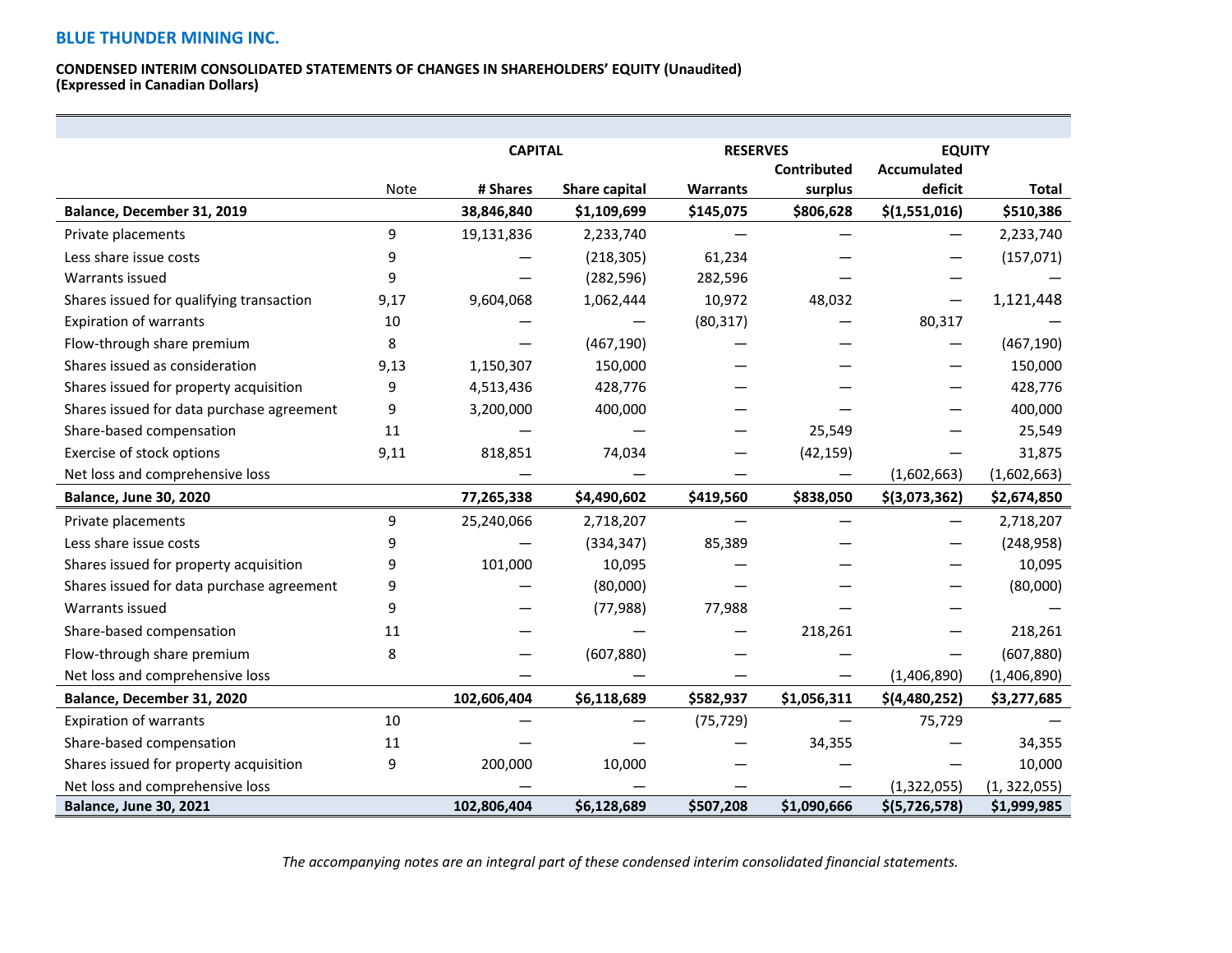## **1. Nature of Operations**

`

Blue Thunder Mining Inc. (formerly Platform Eight Capital Corp ("Platform Eight"), the "Company" or "BTMI") was incorporated pursuant to the Business Corporations Act (Ontario) on April 28, 2017. Its corporate office is located at 401 Bay Street, Suite 2704, P.O. Box 4, Toronto, Ontario, Canada, M5H 2Y4 and its shares are traded on the TSX Venture Exchange ("TSXV") under the symbol "BLUE" and on the OTCQB Venture Market ("OTCQB") under the symbol "BLTMF".

BTMI is an exploration company engaged in the identification, evaluation, acquisition and exploration of gold properties in Québec. The Company holds a 100% interest in five non-contiguous mineral exploration properties near Chibougamau, Québec.

On November 28, 2019, Blue Thunder Mining Corporation ("BTMC") entered into an amalgamation agreement ("Amalgamation Agreement") with Platform Eight, a TSXV-listed capital pool company, to complete a reverse takeover transaction (the "BTM Transaction"). On February 12, 2020, pursuant to the Amalgamation Agreement, Platform Eight completed a three-cornered amalgamation with BTMC, with the resulting corporation being continued under the name "Blue Thunder Mining Inc.". See note 17 – *Qualifying Transaction*.

Pursuant to the Amalgamation Agreement, each common share of Platform Eight was exchanged for one common share of BTMI, and each common share of BTMC was exchanged for 26.8476 common shares of BTMI. Following completion of the BTM Transaction each outstanding stock option and warrant to purchase Platform Eight and BTMC common shares were exercisable to purchase BTMI common shares at the same exchange ratios. All shares, options and warrants and per share, option and warrant data have been retroactively adjusted to reflect the exchange ratio as if occurred at the earliest period presented. These condensed interim consolidated financial statements are presented for accounting purposes as a continuation of BTMC, reflecting the acquisition of Platform Eight on a reverse acquisition basis.

## **2. Going Concern**

These condensed interim consolidated financial statements ("Interim Financial Statements") were prepared on a going concern basis of presentation, which contemplates the realization of assets and settlement of liabilities as they become due in the normal course of operations for the next fiscal year. For the three and six months ended June 30, 2021, the Company incurred a net loss of \$1,322,055 (June 30, 2020 - \$1,602,664) and accumulated deficit was \$5,726,578 (December 31, 2020 - \$4,480,252).

These Interim Financial Statements do not give effect to any adjustments which would be necessary should the Company be unable to continue as a going concern and thus be required to realize its assets and discharge its liabilities in other than the normal course of business and at amounts different from those reflected in these Interim Financial Statements.

Although the Company has taken steps to verify title to exploration and evaluation properties in which it has an interest, in accordance with industry standards for the current stage of exploration of such properties, these procedures do not guarantee the Company's title. Property title may be subject to government licensing requirements or regulations, social licensing requirements, unregistered prior agreements, unregistered claims, aboriginal claims, and non-compliance with regulatory and environmental requirements. The Company's assets may also be subject to increases in taxes and royalties, renegotiation of contracts, expropriation of properties, and political uncertainty.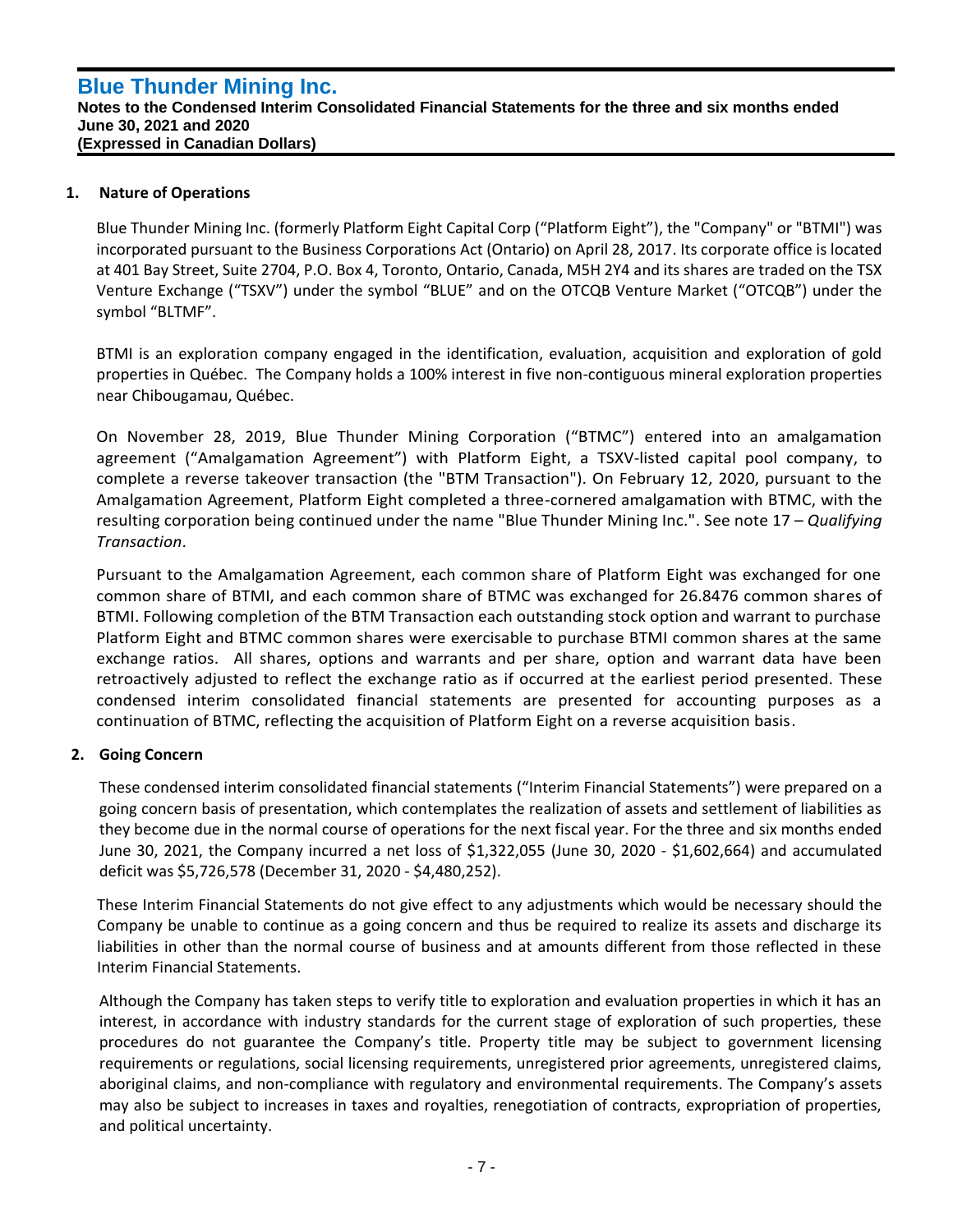The Company has not yet determined whether its exploration and evaluation assets contain economically recoverable reserves. The recovery of amounts comprising the exploration and evaluation assets is dependent upon the establishment and confirmation of recoverable reserves, the ability of the Company to obtain necessary financing to successfully complete the exploration and development of any such reserves, the potential future profitability of any such reserves or alternatively, the disposition, on an advantageous basis, of the Company's interests in the exploration and evaluation assets.

Working capital at June 30, 2021 was \$1,024,508 (December 31, 2020 – \$2,329,708). The Company has no current source of operating cash flow, and there can be no assurances that sufficient funding, including adequate financing, will be available to explore and develop the Company's properties and meet the ongoing general and administrative expenses incurred to maintain operations. The Company's status as a going concern is contingent upon raising the necessary funds through the issuance of equity or debt. Management believes its working capital will be sufficient to support activities for the next twelve months. Raising additional funds will be dependent on exploration results.

## COVID-19

`

In March 2020, the World Health Organization declared a global pandemic related to COVID-19. Its impact on global economies has been far-reaching and business around the world are being forced to cease or limit operations for long or indefinite periods of time. Measures taken to contain the spread of the virus, including travel bans, quarantines, social distancing, and closures of non-essential services have triggered significant disruptions to businesses worldwide, resulting in an economic slowdown. Global stock markets have also experienced high volatility and significant movement. Governments and central banks have responded with monetary and fiscal interventions to stabilize economic conditions. There is significant ongoing uncertainty surrounding COVID-19 and the extent and duration of the impacts that it may have on the Company's financial position and results, exploration activities, workers, partners, consultants, suppliers and on global financial markets. Considerable protocols have been implemented by the Company in order to continue operating in a safe manner.

## **3. Significant Accounting Policies**

## Statement of Compliance

The Company applies International Financial Reporting Standards ("IFRS") as issued by the International Accounting Standards Board ("IASB") and interpretations issued by the International Financial Reporting Interpretations Committee ("IFRIC"). These condensed Interim Financial Statements have been prepared in accordance with International Accounting Standard 34, *Interim Financial Reporting*. Accordingly, they do not include all of the information required for full interim financial statements required by IFRS as issued by IASB and interpretations issued by IFRIC.

The policies applied in these Interim Financial Statements are based on IFRSs issued and outstanding as of the date of filing this report. The same accounting policies and methods of computation followed in these condensed interim consolidated financial statements are set out in note 3 of the most recently filed annual financial statements as at and for the year ended December 31, 2020, except where noted below. Any subsequent changes to IFRS that are given effect in the Company's annual financial statements for the year ending December 31, 2021 could result in restatement of these Interim Financial Statements.

These Interim Financial Statements are presented in Canadian dollars, the Company's functional currency. All amounts have been rounded to the nearest dollar, unless otherwise noted.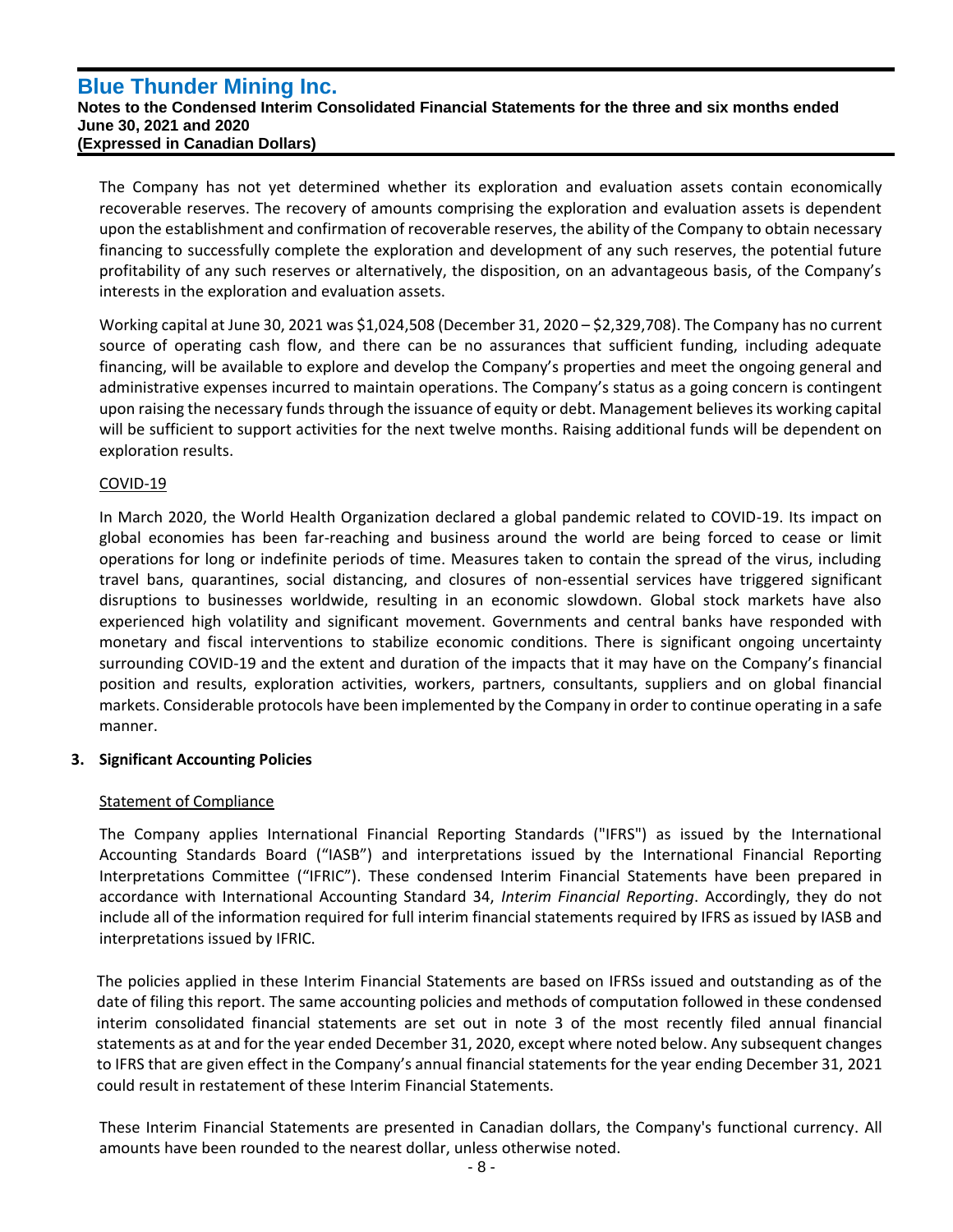These Interim Financial Statements were authorized for issue by the Board of Directors on August 27, 2021.

#### Basis of Presentation

`

These Interim Financial Statements have been prepared on the historical cost basis except for certain non-current assets and financial instruments, which are measured at fair value, as explained in the accounting policies set out in below. In addition, these Interim Financial Statements have been prepared using the accrual basis of accounting, except for cash flow information.

### Basis of consolidation

These Interim Financial Statements incorporate the accounts of BTMI (formerly Platform Eight) and BTMC from February 12, 2020.

Subsidiaries consist of entities over which the Company is exposed to, or has rights to, variable returns as well as the ability to affect those returns through the power to direct the relevant activities of the entity. Subsidiaries are fully consolidated from the date control is transferred to the Company and are-deconsolidated from the date control ceases. These Interim Financial Statements include all the assets, liabilities, revenues, expenses and cash flows of the Company and its subsidiaries after eliminating inter-entity balances and transactions.

### Significant Accounting Judgments and Estimates

The preparation of these Interim Financial Statements requires management ("Management") to make certain estimates, judgments and assumptions that affect the reported amounts of assets and liabilities at the date of the Interim Financial Statements and reported amounts of expenses during the reporting period. Actual outcomes could differ from these estimates. These Interim Financial Statements include estimates that, by their nature, are uncertain. The impacts of such estimates are pervasive throughout the financial statements and may require accounting adjustments based on future occurrences. Revisions to accounting estimates are recognized in the period in which the estimate is revised and future periods if the revision affects both current and future periods. These estimates are based on historical experience, current and future economic conditions and other factors, including expectations of future events that are believed to be reasonable under the circumstances.

## Critical accounting estimates

Significant assumptions about the future that Management has made that could result in a material adjustment to the carrying amounts of assets and liabilities, in the event that actual results differ from assumptions made, relate to, but are not limited to, the following:

- The recoverability of other receivables which are included in the statements of financial position;
- Assets' carrying values and impairment charges: In the determination of carrying values and impairment charges, Management looks at the higher of: recoverable amount; fair value less costs to sell in the case of assets; and significant or prolonged decline of fair value on financial assets indicating impairment. These determinations and their individual assumptions require that Management make a decision based on the best available information at each reporting period;
- Restoration, rehabilitation and environmental obligations: Management determined there were no material restoration, rehabilitation and environmental obligations, based on the facts and circumstances that existed in the current period that would trigger recognition of the provision in accordance with IAS 37, "*Provisions, contingent liabilities and contingent assets*";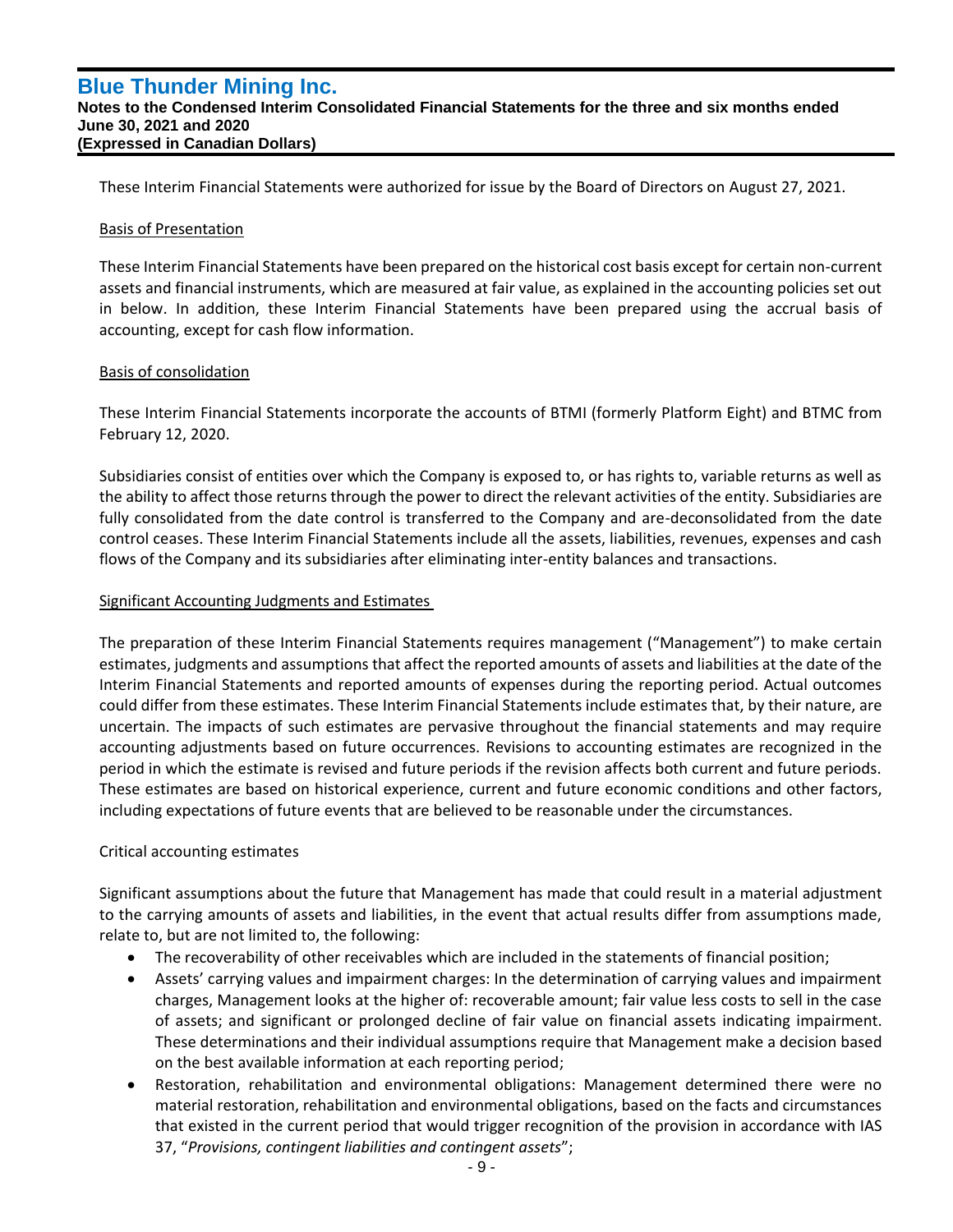`

### **Notes to the Condensed Interim Consolidated Financial Statements for the three and six months ended June 30, 2021 and 2020 (Expressed in Canadian Dollars)**

- Management determines the fair value of warrants and stock options using the Black-Scholes option pricing model; and
- Income taxes and recovery of deferred tax assets: The measurement of income taxes payable and deferred income tax assets and liabilities requires Management to make judgments in the interpretations and application of the relevant tax laws. The actual amount of income taxes only becomes final upon filing and acceptance of the tax return by the relevant authorities, which occurs subsequent to the issuance of the financial statements.

### New Accounting Standards Not Yet Effective

IAS 1 – Presentation of Financial Statements ("IAS 1") was amended in January 2020 to provide a more general approach to the classification of liabilities under IAS 1 based on the contractual arrangements in place at the reporting date. The amendments clarify that the classification of liabilities as current or noncurrent is based solely on a company's right to defer settlement at the reporting date. The right needs to be unconditional and must have substance. The amendments also clarify that the transfer of a company's own equity instruments is regarded as settlement of a liability, unless it results from the exercise of a conversion option meeting the definition of an equity instrument. The amendments are effective for annual periods beginning on January 1, 2023.

IAS 37 – Provisions, Contingent Liabilities, and Contingent Assets ("IAS 37") was amended. The amendments clarify that when assessing if a contract is onerous, the cost of fulfilling the contract includes all costs that relate directly to the contract – i.e. a full-cost approach. Such costs include both the incremental costs of the contract (i.e. costs a company would avoid if it did not have the contract) and an allocation of other direct costs incurred on activities required to fulfill the contract – e.g. contract management and supervision, or depreciation of equipment used in fulfilling the contract. The amendments are effective for annual periods beginning on January 1, 2022.

## **4. Financial Risk Management**

## **Financial risk**

The Company's activities expose it to a variety of financial risks: credit risk, liquidity risk and market risk (including interest rate, foreign currency risk and price risk).

Risk management is carried out by the Company's Management with oversight of these risks by the Company's Board of Directors.

## (i) Credit risk

Credit risk is the risk of loss associated with a counterparty's inability to fulfill its payment obligations. The Company's credit risk is primarily attributable to cash and other receivables, which consist mainly of taxes recoverable. The Company has no significant concentration of credit risk arising from operations.

#### (ii) Liquidity risk

The Company's approach to managing liquidity risk is to ensure that it will have sufficient liquidity to meet liabilities when due. At June 30, 2021, the Company had cash of \$1,255,562 (December 31, 2020 - \$3,088,695) to settle current liabilities of \$637,215 (December 31, 2020 - \$1,012,804). Current liabilities include a flow-through share liability of \$291,361 (December 31, 2020 - \$652,677) which does not get settled by cash. Instead, this balance is amortized (decreased) against qualifying flow-through expenditures which are required to be incurred before December 31, 2022. See note 19 – *Commitments and Contingencies*. All of the Company's financial liabilities have contractual maturities of less than 30 days.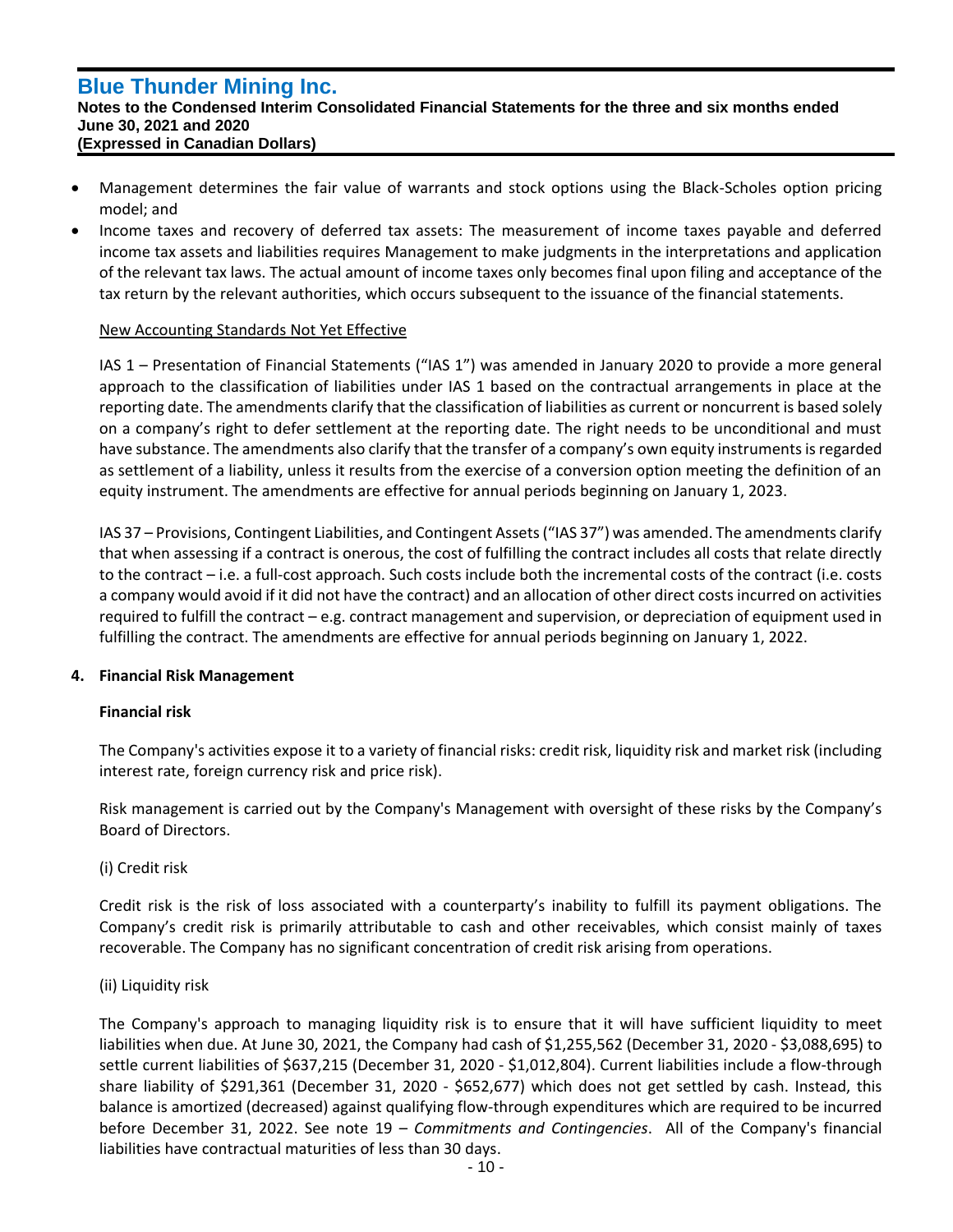**Notes to the Condensed Interim Consolidated Financial Statements for the three and six months ended June 30, 2021 and 2020 (Expressed in Canadian Dollars)**

### (iii) Market risk

`

Market risk is the risk of loss that may arise from changes in market factors such as interest rates, foreign exchange rates and quoted prices.

## (a) Interest rate risk

At June 30, 2021, the Company had \$1,255,562 (December 31, 2020 - \$3,088,695) in cash balances and interest-bearing investments. The Company's current policy is to invest excess cash in high yield savings accounts and guaranteed investment certificates issued by a recognized Canadian chartered bank. The Company periodically monitors the investments it makes and the creditworthiness of the bank where the investments are held. As a result, Management believes the Company's exposure to interest rate risk is minimal.

## (b) Foreign currency risk

The Company does not have any significant assets in any currency other than its functional currency, nor does it have significant foreign currency denominated liabilities, therefore any changes in foreign exchange rates should not give rise to any significant change to the ongoing results of operations.

### (c) Price risk

The Company is exposed to price risk with respect to equity prices and commodity prices. Equity price risk is defined as the potential adverse impact on the Company's loss due to movements in individual equity prices or general movements in the level of the stock market. Commodity price risk is defined as the potential adverse impact and economic value due to commodity price movements and volatilities. As the Company is not a commodity producer, Management believes the Company's exposure to price risk is minimal.

#### **5. Sundry Receivables and Prepaid Expenses**

|                      | <b>June 30,</b> | December 31, |
|----------------------|-----------------|--------------|
| As at                | 2021            | 2020         |
| Sales tax receivable | \$378,185       | \$213,690    |
| Prepaid expenses     | 27,976          | 40,127       |
|                      | \$406,161       | \$253,817    |

#### **6. Amounts Payable and Accrued Liabilities**

|                            | <b>June 30,</b> | December 31, |
|----------------------------|-----------------|--------------|
| As at                      | 2021            | 2020         |
| Amounts payable            | \$323,577       | \$348,041    |
| <b>Accrued liabilities</b> | 22,278          | 12,086       |
|                            | \$345,854       | \$360,127    |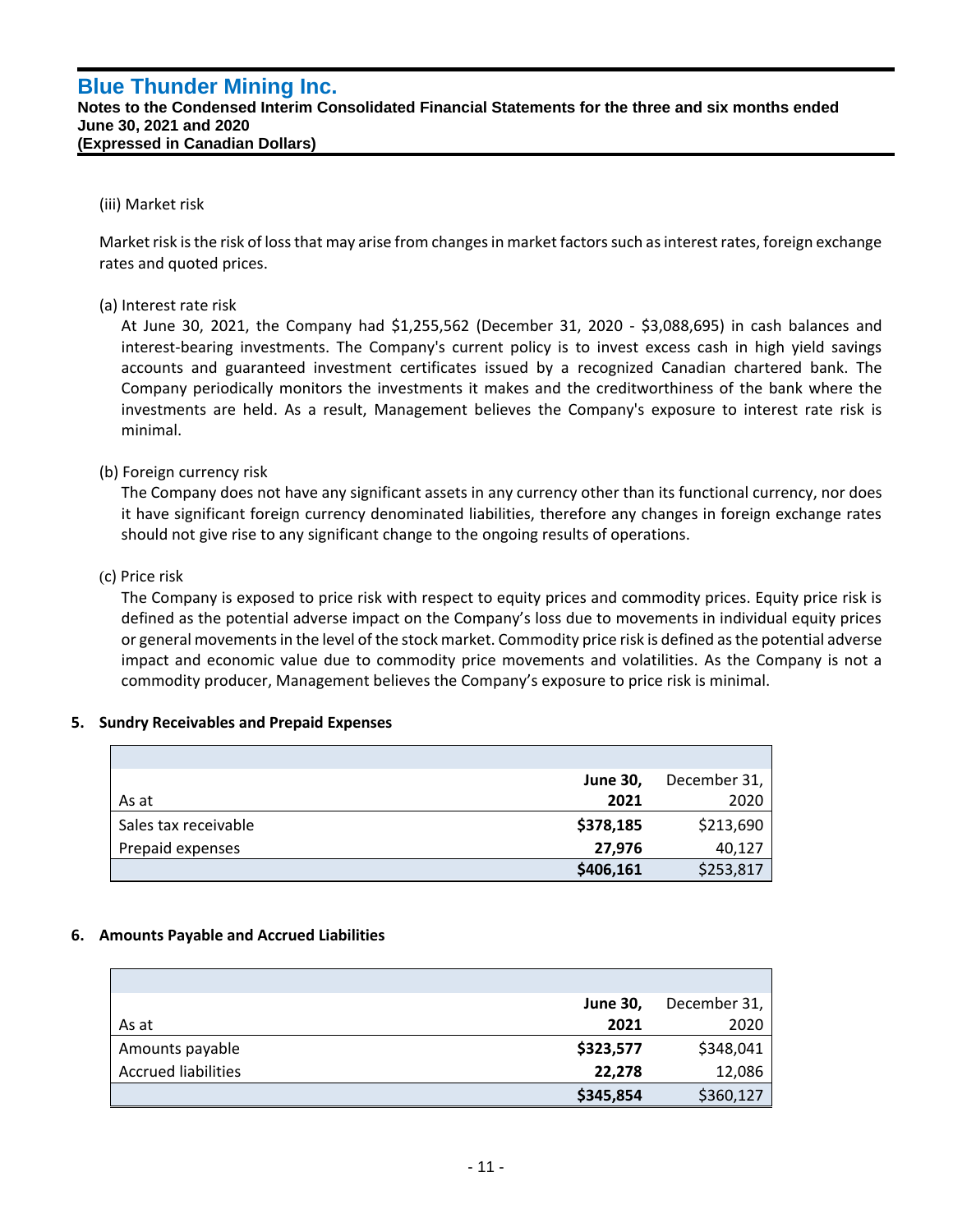### **7. Capital Risk Management**

`

The Company manages its capital with the following objectives:

- to ensure sufficient financial flexibility to achieve the ongoing business objectives including funding of future growth opportunities, and pursuit of accretive acquisitions; and
- to maximize shareholder return.

The Company monitors its capital structure and makes adjustments to it according to market conditions in an effort to meet its objectives given the current outlook of the business and industry in general. The Company may manage its capital structure by issuing new shares, adjusting capital spending, or disposing of assets. The capital structure is reviewed by Management and the Board of Directors on an ongoing basis. The Company's ability to continue to carry out its planned exploration activities is uncertain and dependent upon securing additional financing.

The Company considers its capital to be comprised of share capital, warrants reserve, contributed surplus and accumulated deficit, which at June 30, 2021 totaled \$1,999,985 (December 31, 2020 - \$3,277,685).

The Company manages capital through its financial and operational forecasting processes. The Company reviews its working capital and forecasts its future cash flows based on operating expenditures, and other investing and financing activities. The forecast is updated based on activities related to its mineral properties. The Company's capital management objectives, policies and processes have remained significantly unchanged during the three and six months ended June 30, 2021 and 2020.

The Company is not subject to any capital requirements imposed by a lending institution or regulatory body, other than of the TSXV which requires adequate working capital or financial resources of the greater of (i) \$50,000 and (ii) an amount required in order to maintain operations and cover general and administrative expenses for a period of 6 months. As of June 30, 2021, the Company believes it is compliant with the policies of the TSXV.

#### **8. Flow-Through Share Premium Liability**

The following is a continuity schedule of the liability of the flow-through share issuances:

| Balance, December 31, 2019                       | \$38,395   |
|--------------------------------------------------|------------|
| Liability incurred on flow-through shares issued | 1,075,070  |
| Flow-through share premium recognized            | (460, 788) |
| Balance, December 31, 2020                       | \$652,677  |
| Flow-through share premium recognized            | (361, 316) |
| <b>Balance, June 30, 2021</b>                    | \$291,361  |

The flow-through common shares (defined below) issued in the private placements completed during the year ended December 31, 2020 were issued at a premium to the estimated price of a regular common share, in recognition of the tax benefits accruing to subscribers. The flow-through share premium for these private placements was estimated to be \$1,075,070. The flow-through share premium is derecognized through income as the eligible expenditures are incurred.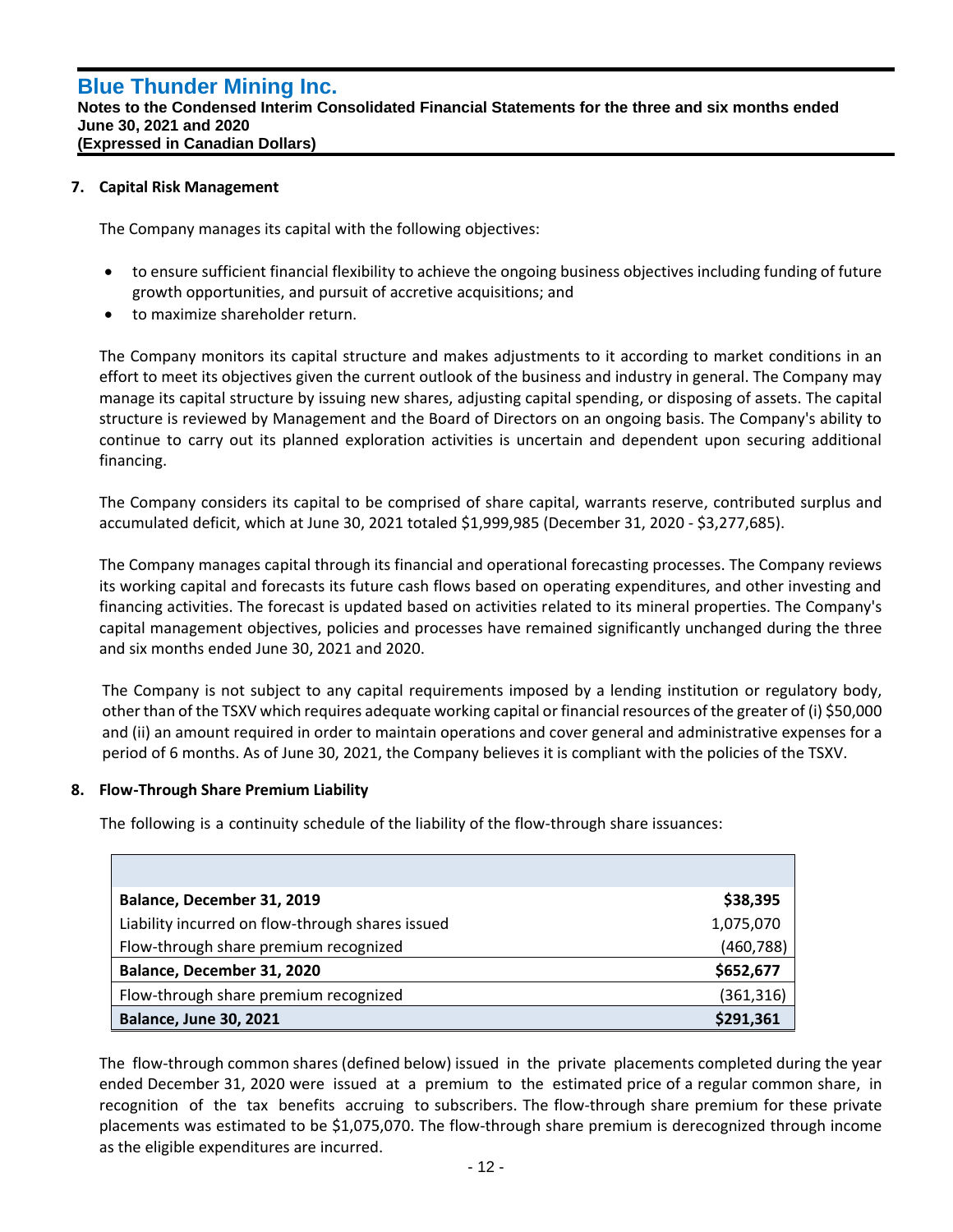**Notes to the Condensed Interim Consolidated Financial Statements for the three and six months ended June 30, 2021 and 2020 (Expressed in Canadian Dollars)**

## **9. Share Capital**

`

## a) Authorized share capital

The authorized share capital consists of an unlimited number of common shares. The common shares do not have a par value and all issued shares are fully paid. See note 1 for exchange ratio in connection with the BTM Transaction, which has been reflected in these Interim Financial Statements.

## b) Common shares issued

The following table represents the changes to share capital during the year ended December 31, 2020, and the period ended June 30, 2021:

|                                                        | Number of            |             |
|--------------------------------------------------------|----------------------|-------------|
|                                                        | <b>Common Shares</b> | Amount      |
| Balance, December 31, 2019                             | 38,846,840           | \$1,109,699 |
| Private placements (c)(ii, vii, viii, x)               | 44,371,902           | 4,951,947   |
| Less share issue costs                                 |                      | (552, 652)  |
| Warrants issued (c)(ii, vii, viii, x)                  |                      | (360, 584)  |
| Flow-through share premium (note 8)                    |                      | (1,075,070) |
| Shares issued for qualifying transaction (c)(iii)      | 9,604,068            | 1,062,444   |
| Shares issued as consideration (c)(iv)                 | 1,150,307            | 150,000     |
| Shares issued for property acquisition (c)(v,ix)       | 4,614,436            | 438,871     |
| Shares issued for data purchase agreement (c)(vi)      | 3,200,000            | 320,000     |
| Shares issued for the exercise of stock options (c)(i) | 818,851              | 74,034      |
| Balance, December 31, 2020                             | 102,606,404          | \$6,118,689 |
| Shares issued for property acquisition (d)(i)          | 200,000              | 10,000      |
| <b>Balance, June 30, 2021</b>                          | 102,806,404          | \$6,128,689 |

- c) During the year ended December 31, 2020**:**
- i. On January 9, 2020, 319,486 BTMC stock options were exercised for proceeds of \$11,900. The fair value of \$16,499 assigned to these options was added to share capital.

On April 23, 2020, 499,365 BTMI options were exercised for proceeds of \$19,975. A fair value assigned to these options of \$25,710 was added to share capital

ii. On January 10, 2020, BTMC completed a non-brokered private placement financing of 1,919,603 units of BTMC ("2020 January HD Units") at a price of \$0.13, for proceeds of \$250,235. Each 2020 January HD Unit consists of one common share and one-half of one common share purchase warrant. Each full warrant entitles the holder to acquire one common share of BTMC for 18 months, at a price of \$0.1676. In connection with the January HD financing, BTMC issued 134,372 broker warrants having the same terms as the warrants issued as part of HD Units.

Using the Black-Scholes option pricing model, a fair value of the \$37,329 was assigned to the 959,802 warrants, and \$5,276 was assigned to the 134,372 broker warrants, using the following assumptions: expected dividend yield of 0%; risk-free interest rate of 1.5%; volatility of 100% and an expected life of 18 months. Volatility was estimated based on the percentage used by similar mineral exploration companies.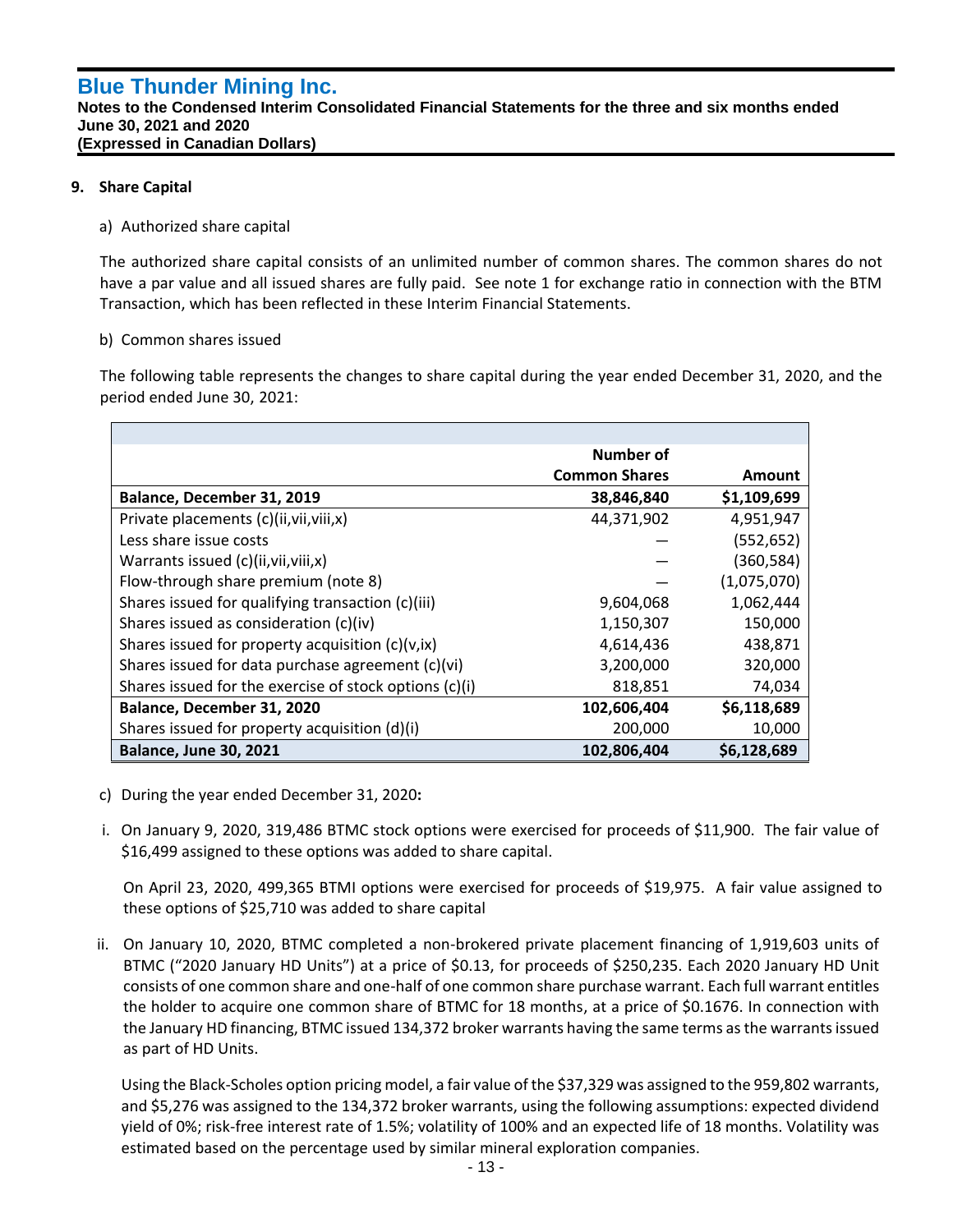`

#### **Notes to the Condensed Interim Consolidated Financial Statements for the three and six months ended June 30, 2021 and 2020 (Expressed in Canadian Dollars)**

- iii. On February 12, 2020, the BTM Transaction closed. Each BTMC share was exchanged for 26.8476 common shares of BTMI. Each share of Platform Eight share was exchanged for one common share of BTMI. See notes 1 and 17 – *Qualifying Transaction.*
- iv. On February 14, 2020, the Company issued 1,150,307 common shares valued at \$150,000 as consideration for the acquisition of certain exploration and evaluation assets. The shares are valued at the quoted market price at the time of issue. See note 13 – *Exploration and Evaluation Assets*.
- v. On May 1, 2020, the Company issued 4,514,436 shares valued at \$428,871 to O3 Mining Inc. in consideration for the purchase of the Fancamp and Embry properties. See note 13 (v) – *Exploration and Evaluation Assets.*
- vi. On June 17, 2020, the Company issued 3,200,000 shares to Honey Badger Exploration Inc. for the purchase of strategic exploration data related to the Company's Muus-Principal, Muus-Extension, Muus-S-Fold, Muus-Tectonic, Muus-East and Nisk properties. The shares were valued at \$320,000 based on the quoted market price of the Company's shares at the time of issue.
- vii. On June 30, 2020, BTMI completed a non-brokered private placement financing of 7,834,573 flow-through shares of BTMI at a price of \$0.11 per share, for gross proceeds of \$861,803, 2,627,660 charity flow-through units of BTMI ("Charity Flow-Through Units") at a price of \$0.17 per unit, for gross proceeds of \$446,702, and 6,750,000 non-flow-through units of BTMI ("HD June Units") at a price of \$0.10 per unit, for gross proceeds of \$675,000.

Each HD June Unit consists of one common share of BTMI and one-half of one common share purchase warrant. Each warrant entitles the holder to acquire one common share of BTMI for 24 months at a price of \$0.15. Each Charity Flow-Through Unit shall consist of one Flow-Through Share issued as part of a charity arrangement and one-half of one common share purchase warrant. Each warrant will be exercisable by the holder to acquire one common share for 24 months at a price of \$0.15 following the closing of the Offering.

In connection with this financing, BTMI also issued 1,069,756 broker warrants entitling the holder to acquire one common share of BTMI for 24 months at a price of \$0.10. The fair value assigned to these warrants was \$245,267 and \$55,958 respectively.

Using the Black-Scholes option pricing model, a fair value of \$245,267 was assigned to the 4,688,830 warrants and a fair value of \$55,958 was assigned to 1,069,756 broker warrants, using following assumptions: share price of \$0.10; expected dividend yield of 0%; risk-free interest rate of 0.5%; volatility of 100% and an expected life of 24 months. Volatility was estimated based on the percentage used by similar mineral exploration companies.

viii. On July 15, 2020, BTMI completed the second tranche of a non-brokered private placement financing of 3,120,000 non-flow through units of BTMI ("2020 July HD Units") at a price of \$0.10 per unit for gross proceeds of \$312,000.

Each 2020 July HD Unit consists of one common share of BTMI and one-half of one common share purchase warrant. Each warrant entitles the holder to acquire one common share of BTMI for 24 months at a price of \$0.15. In connection with the 2020 July HD financing, BTMI issued 176,400 broker warrants entitling the holder to acquire one common share of BTMI for 24 months at a price of \$0.10.

Using the Black-Scholes option pricing model, a fair value of \$66,341 was assigned to the 1,560,000 warrants and a fair value of \$9,227 was assigned to the 176,400 broker warrants, using the following assumptions: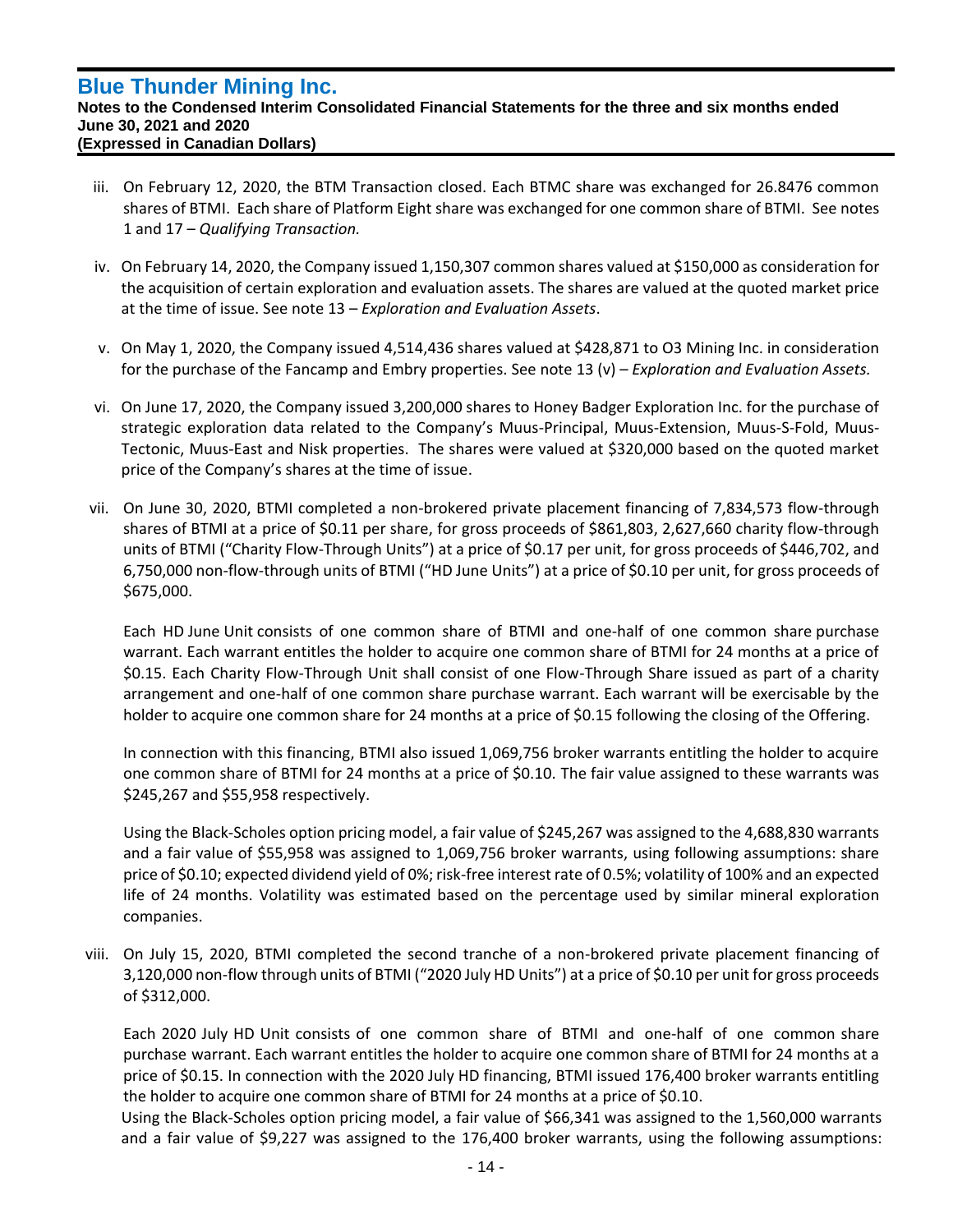expected dividend yield of 0%; risk-free interest rate of 0.5%; volatility of 100% and an expected life of 24 months. Volatility was estimated based on the percentage used by similar mineral exploration companies.

- ix. On November 12, 2020, BTMI issued 100,000 shares valued at \$10,000 as consideration for the purchase of certain mining claims (see note 13 (vi) – *Exploration and Evaluation Assets*). The share value is based on the quoted market price of the Company's shares at the time of issue.
- x. On December 10, 2020, BTMI completed a non-brokered private placement financing of 19,420,066 flowthrough shares of BTMI at a price of \$0.11 per share for gross proceeds of \$2,136,207 and 2,700,000 nonflow-through units of BTMI ("2020 December HD Units") at a price of \$0.10 per unit for gross proceeds of \$270,000. Directors and officers subscribed for 1,800,000 2020 December HD units for gross proceeds of \$180,000.

Each 2020 December HD Unit consists of one common share of BTMI and one-half of one common share purchase warrant. Each warrant entitles the holder to acquire one common share of BTMI for 24 months at a price of \$0.15.

In connection with this financing, BTMI issued 1,520,405 broker warrants entitling the holder to acquire one common share of BTMI for 24 months at a price of \$0.11.

Using the Black-Scholes option pricing model, a fair value of \$57,514 was assigned to the 1,350,000 warrants, and a fair value of \$76,164 was assigned to the 1,520,405 broker warrants using the following assumptions: expected dividend yield of 0%; risk-free interest rate of 0.7%; volatility of 100% and an expected life of 24 months. Volatility was estimated based on the percentage used by similar mineral exploration companies.

- d) During the period ended June 30, 2021:
- i. On May 7, 2021, the Company issued 200,000 common shares valued at \$10,000 as consideration for the acquisition of certain exploration and evaluation assets. The shares are valued at the quoted market price at the time of issue. See note 13 – *Exploration and Evaluation Assets*.

## **10. Warrants**

`

The following table reflects the warrants activity during the year ended December 31, 2020, and the period ended June 30, 2021:

|                                            | Number of<br><b>Warrants</b> | Fair value on the<br>date of issuance |
|--------------------------------------------|------------------------------|---------------------------------------|
| Balance, December 31, 2019                 | 3,944,664                    | \$145,075                             |
| Issued (note $9(c)$ (ii, vii, viii, x))    | 11,459,565                   | 507,207                               |
| Issued on qualifying transaction (note 17) | 214,162                      | 10,972                                |
| Expired                                    | (2,237,048)                  | (80, 317)                             |
| Balance, December 31, 2020                 | 13,381,343                   | \$582,937                             |
| Expired                                    | (1,921,778)                  | (75, 729)                             |
| <b>Balance, June 30, 2021</b>              | 11,459,565                   | \$507,208                             |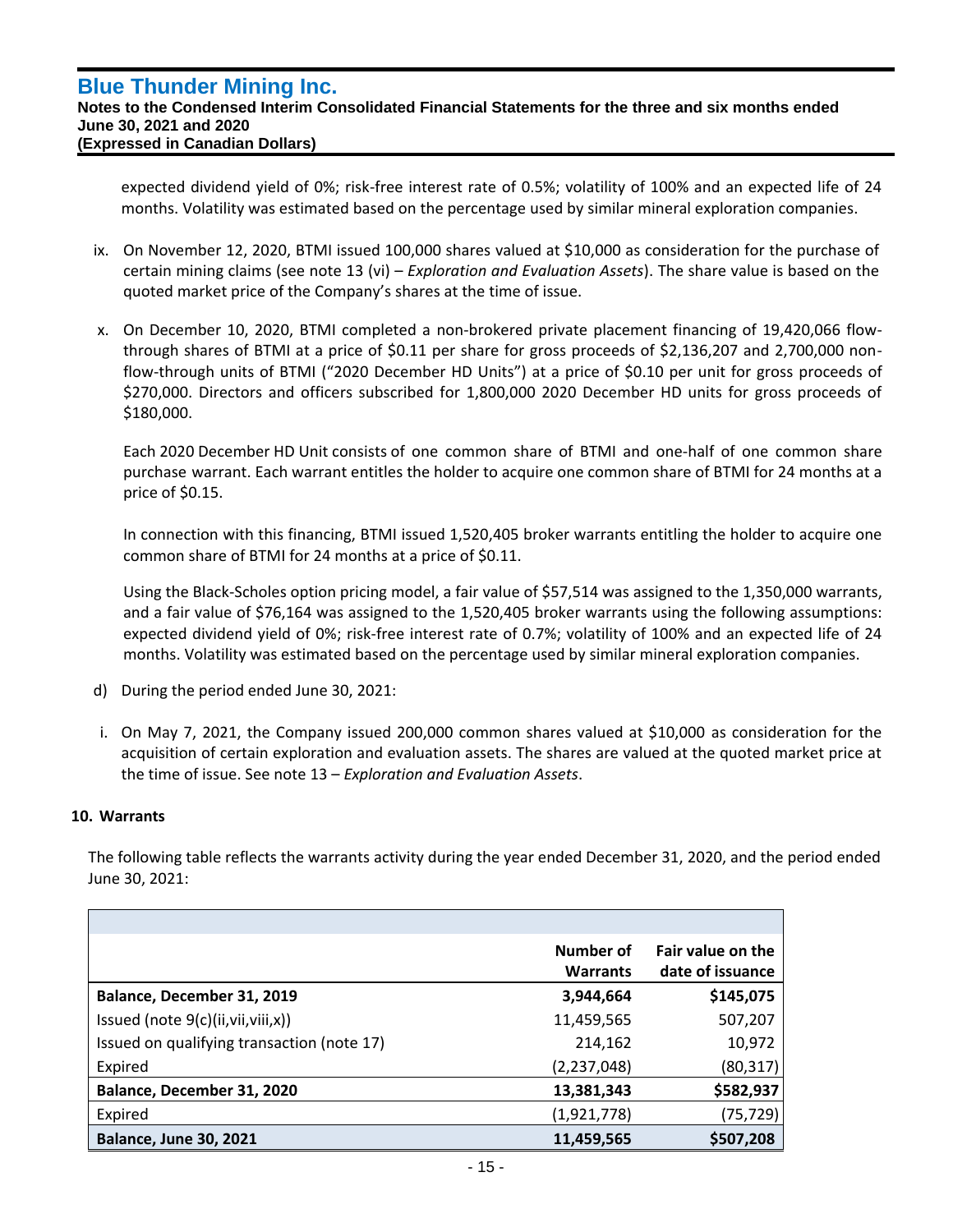**Notes to the Condensed Interim Consolidated Financial Statements for the three and six months ended June 30, 2021 and 2020 (Expressed in Canadian Dollars)**

|                       |                           | <b>Weighted Average</b><br><b>Remaining</b> |                    |
|-----------------------|---------------------------|---------------------------------------------|--------------------|
|                       | <b>Number of Warrants</b> | <b>Contractual Life -</b>                   |                    |
| <b>Exercise Price</b> | <b>Outstanding</b>        | Years                                       | <b>Expiry Date</b> |
| \$0.1676              | 1,094,174                 | 0.02                                        | July 9, 2021       |
| \$0.1000              | 1,069,756                 | 1.00                                        | June 30, 2022      |
| \$0.1500              | 4,688,830                 | 1.00                                        | June 30, 2022      |
| \$0.1000              | 176,400                   | 1.04                                        | July 15, 2022      |
| \$0.1500              | 1,560,000                 | 1.04                                        | July 15, 2022      |
| \$0.1100              | 1,520,405                 | 1.45                                        | December 10, 2022  |
| \$0.1500              | 1,350,000                 | 1.45                                        | December 10, 2022  |
|                       | 11,459,565                |                                             |                    |

The following table reflects the warrants issued and outstanding as of June 30, 2021:

The weighted average exercise price at is \$0.1409 (December 31, 2020 - \$0.1448). The weighted average remaining life at June 30, 2021 is 1.02 years (December 31, 2020 – 1.59 years).

## **11. Stock Options**

`

The following table reflects the options activity during the year ended December 31, 2020, and the period ended June 30, 2021:

|                                             |                          | <b>Weighted Average</b> |
|---------------------------------------------|--------------------------|-------------------------|
|                                             | <b>Number of Options</b> | <b>Exercise Price</b>   |
| Balance, December 31, 2019                  | 4,564,090                | \$0.04                  |
| Granted (i) to (iv)                         | 2,935,000                | 0.12                    |
| Granted on qualifying transaction (note 17) | 600,000                  | 0.10                    |
| Exercised                                   | (818, 851)               | 0.04                    |
| Balance, December 31, 2020                  | 7,280,239                | \$0.08                  |
| Granted (v, vi, viii)                       | 785,000                  | 0.09                    |
| <b>Balance, June 30, 2021</b>               | 8,065,239                | \$0.08                  |

- i. On April 23, 2020, the Company granted 620,000 five-year stock options to certain officers and a director of the Company with an exercise price of \$0.08. The options vest one-half on the date of grant and one-half on the six-month anniversary of the date of grant. The fair value of these options was estimated on the date of grant using the Black-Scholes option pricing model with the following assumptions: expected dividend yield of 0%; risk-free rate interest rate of 0.6%; and expected volatility of 100%. The fair value assigned to these options was \$37,200.
- ii. On July 27, 2020, the Company granted 380,000 five-year stock options to a director of the Company with an exercise price of \$0.10. These options vest one-half on the date of grant and one-half on the six-month anniversary of the date of grant. The fair value of these options was estimated on the date of grant using the Black-Scholes option pricing model with the following assumptions: expected dividend yield of 0%; risk-free rate interest rate of 0.26%; and expected volatility of 100%. The fair value assigned to these options was \$28,500.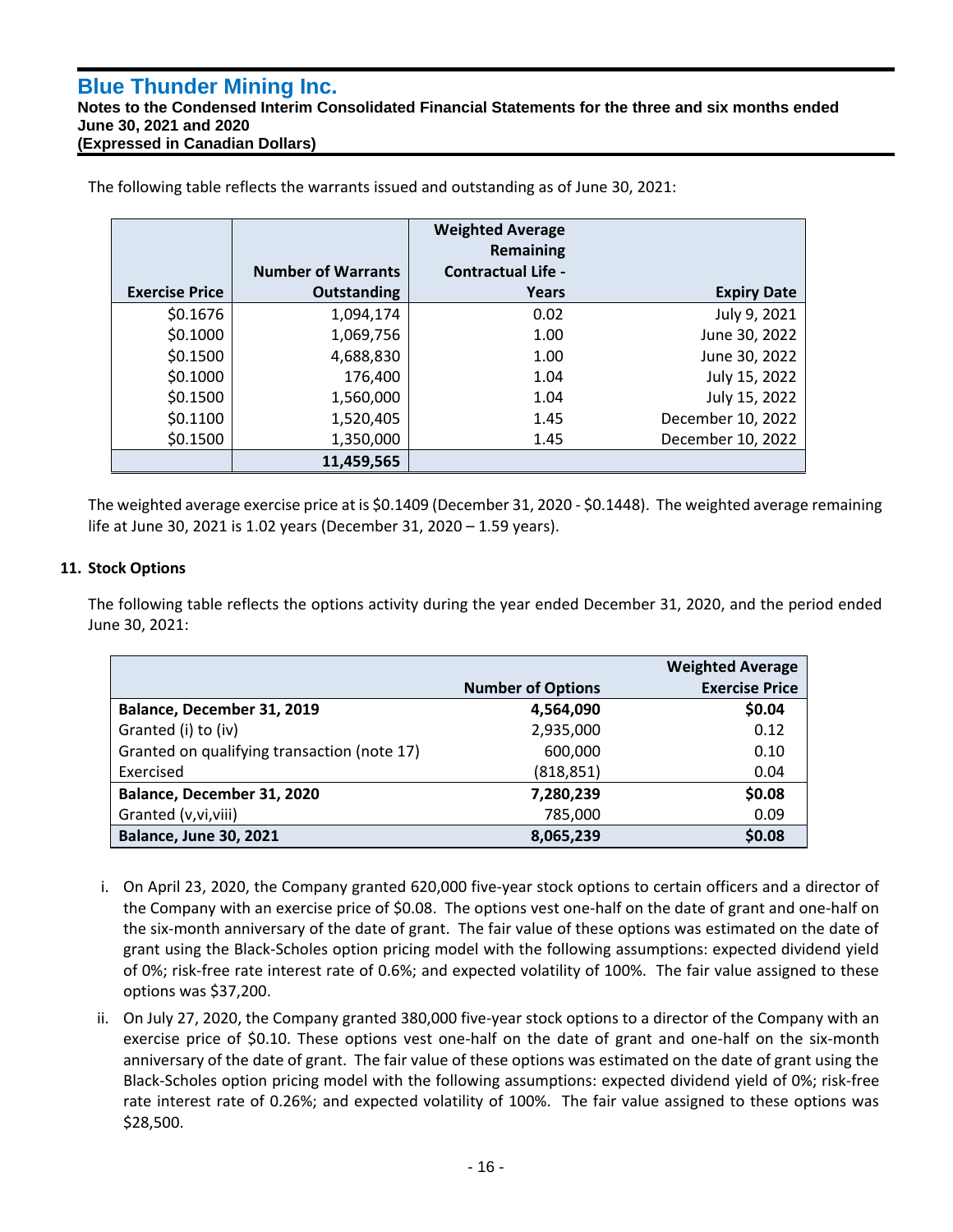`

- iii. On July 28, 2020, the Company granted 160,000 five-year stock options to a director of the Company with an exercise price of \$0.115. These options vest one-half on the date of grant and one-half on the six-month anniversary of the date of grant. The fair value of these options was estimated on the date of grant using the Black-Scholes option pricing model with the following assumptions: expected dividend yield of 0%; risk-free rate interest rate of 0.26% and expected volatility of 100%. The fair value assigned to these options was \$13,600.
- iv. On August 6, 2020, the Company granted 1,775,000 five-year stock options to certain officers, directors, agents and consultants of the Company with an exercise price of \$0.14. These options vest one-half on the date of grant and one-half on the six-month anniversary of the date of grant. The fair value of these options was estimated on the date of grant using the Black-Scholes option pricing model with the following assumptions: expected dividend yield of 0%; risk-free rate interest rate of 0.26% and expected volatility of 100%. The fair value assigned to these options was \$186,375.
- v. On January 28, 2021, 250,000 stock options were granted to a recently appointed director of the Company at an exercise price of \$0.10 per share, expiring on January 27, 2026. The options vest as to one-half on the date of grant, and one-half on the first anniversary of the date of grant. The fair value of these options was estimated on the date of grant using the Black-Scholes option pricing model with the following assumptions: expected dividend yield of 0%; risk-free rate interest rate of 0.41% and expected volatility of 155%. The fair value assigned to these options was \$19,368.
- vi. On March 18, 2021, 285,000 stock options were granted to consultants of the Company at an exercise price of \$0.10 per share, expiring on March 18, 2026. Of the options granted, 35,000 vest as to one-half on the date of grant, and one-half on the first anniversary of the date of grant. The remaining 250,000 options vest as to one quarter every three months beginning on June 18, 2021. The fair value of these options was estimated on the date of grant using the Black-Scholes option pricing model with the following assumptions: expected dividend yield of 0%; risk-free rate interest rate of 1.01% and expected volatility of 135%. The fair value assigned to these options was \$18,198.
- vii. On June 2, 2021, 250,000 stock options were granted to an officer of the Company at an exercise price of \$0.055 per share, expiring on June 2, 2026. The options vest as to one-half on the date of grant, and one-half on the six-month anniversary of the date of grant. The fair value of these options was estimated on the date of grant using the Black-Scholes option pricing model with the following assumptions: expected dividend yield of 0%; risk-free rate interest rate of 0.90% and expected volatility of 118%. The fair value assigned to these options was \$10,119.
- viii. For the three months ended June 30, 2021, the impact on the statement of loss and other comprehensive loss was an aggregate expense of \$18,972 (2020 - \$25,549) for options that vested during the period. For the six months ended June 30, 2021, the impact on the statement of loss and other comprehensive loss was an aggregate expense of \$34,355 (2020 - \$25,549) for options that vested during the period. The weighted average remaining life at June 30, 2021 is 5.28 years (December 31, 2020 – 5.7 years). At June 30, 2021, 7,610,239 options were exercisable.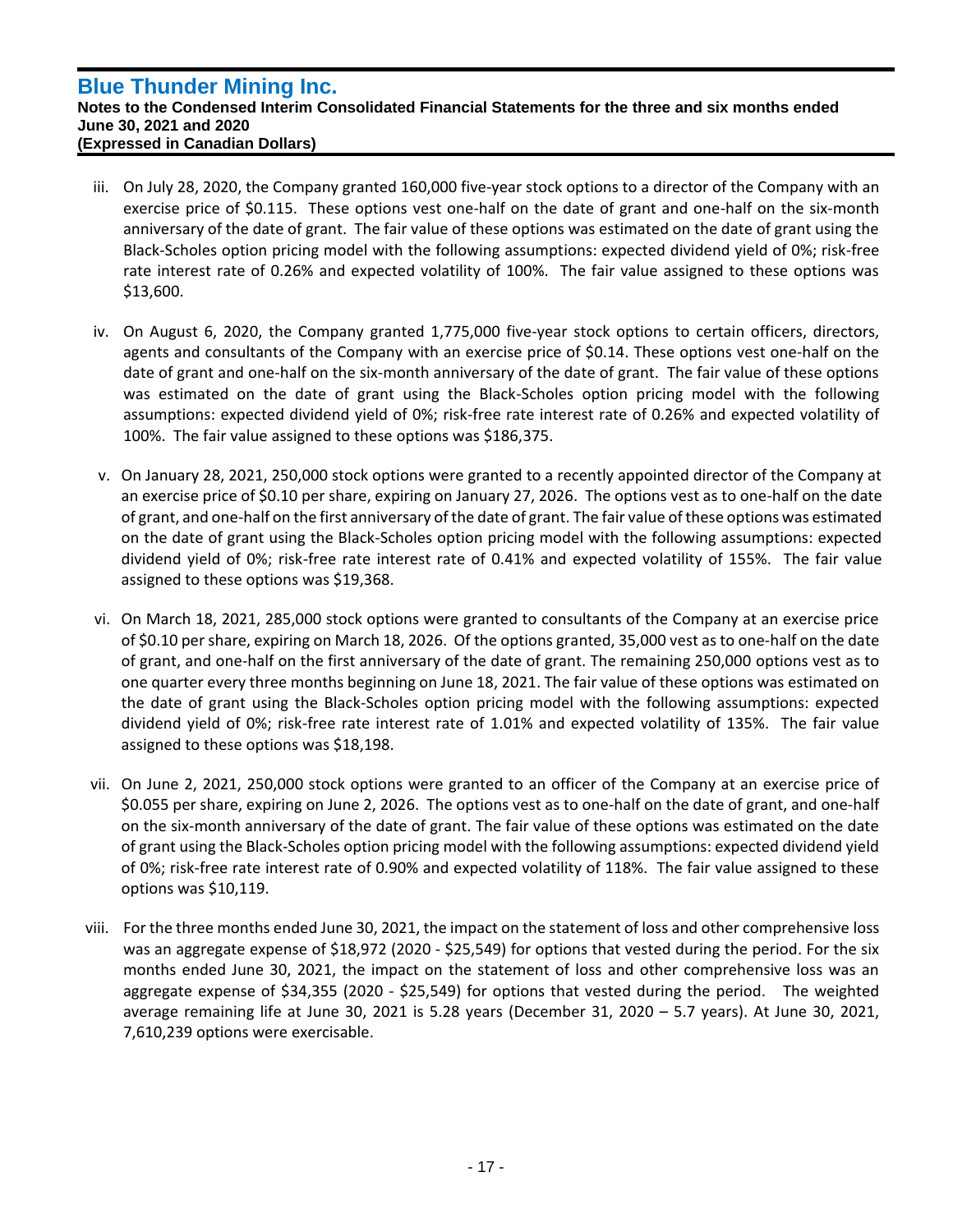`

**Notes to the Condensed Interim Consolidated Financial Statements for the three and six months ended June 30, 2021 and 2020 (Expressed in Canadian Dollars)**

|                 |                          | <b>Weighted Average</b><br>Remaining | <b>Number of</b>   |                    |
|-----------------|--------------------------|--------------------------------------|--------------------|--------------------|
|                 | <b>Number of Options</b> | <b>Contractual Life -</b>            | <b>Options</b>     |                    |
| <b>Exercise</b> | <b>Outstanding</b>       | Years                                | <b>Exercisable</b> | <b>Expiry Date</b> |
| \$0.10          | 600,000                  | 1.62                                 | 600,000            | February 12, 2023  |
| \$0.08          | 620,000                  | 3.82                                 | 620,000            | April 23, 2025     |
| \$0.10          | 380,000                  | 4.08                                 | 380,000            | July 27, 2025      |
| \$0.12          | 160,000                  | 4.08                                 | 160,000            | July 28, 2025      |
| \$0.14          | 1,775,000                | 4.10                                 | 1,775,000          | August 6, 2025     |
| \$0.10          | 250,000                  | 4.58                                 | 125,000            | January 27, 2026   |
| \$0.10          | 285,000                  | 4.72                                 | 17,500             | March 18, 2026     |
| \$0.055         | 250,000                  | 4.93                                 | 125,000            | June 2, 2026       |
| \$0.04          | 3,745,239                | 6.95                                 | 3,745,239          | June 11, 2028      |
|                 | 8,065,239                |                                      | 7,610,239          |                    |

The following table reflects the issued and outstanding stock options at June 30, 2021:

## **12. Net Loss Per Share**

The calculation of basic and diluted loss per share for the three months ended June 30, 2021 was based on the loss attributable to common shareholders of \$847,359 (2020 – \$714,378) and the weighted average number of common shares outstanding of 102,727,283 (2020 – 55,647,150). The calculation of basic and diluted loss per share for the six months ended June 30, 2021 was based on the loss attributable to common shareholders of \$1,322,055 (2020 – \$1,602,664) and the weighted average number of common shares outstanding of 102,667,177 (2020 – 51,087,587). Diluted loss per share for the periods ended June 30, 2021 and 2020 did not include the effect of stock options and warrants as they were anti-dilutive.

## **13. Exploration and Evaluation Assets**

| Balance, December 31, 2019                          | \$515,000 |
|-----------------------------------------------------|-----------|
| Acquisition of additional mining claims (v,vi)      | 432,977   |
| Balance, December 31, 2020                          | \$947,977 |
| Acquisition of additional mining claims (vii, viii) | 27,500    |
| <b>Balance, June 30, 2021</b>                       | \$975,477 |

i. On August 29, 2017, the Company entered into an agreement to acquire a 100% interest in the Muus-Principal property. The vendor will maintain a 2% net smelter return royalty on the property.

Under the terms of the agreement, the Company was required to make the following payments:

- \$150,000 in cash on the date of closing (paid);
- \$100,000 in cash on or before January 2, 2018 (paid);
- \$100,000 in shares at the time of listing on a recognized Canadian stock exchange at a price equal to the listing price of the shares (issued during the year ended December 31, 2020); and
- Finders' fees of \$30,000 were paid as part of this agreement during the year ended December 31, 2018.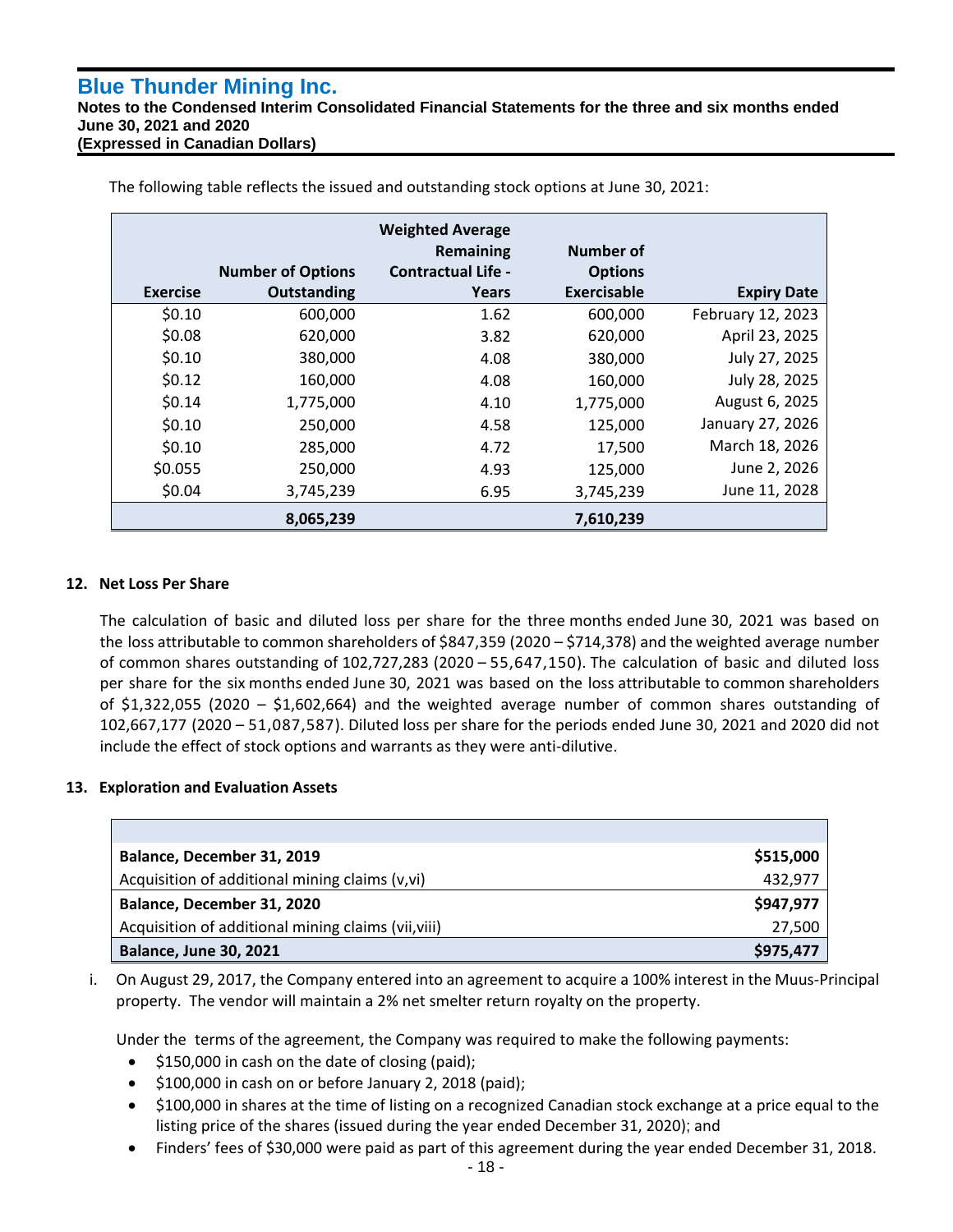`

**Notes to the Condensed Interim Consolidated Financial Statements for the three and six months ended June 30, 2021 and 2020 (Expressed in Canadian Dollars)**

On May 21, 2018, the Company amended this agreement to include additional claims for consideration of \$5,000.

- ii. On February 15, 2019, the Company entered into an option agreement to acquire exclusive rights on certain claims in Québec (Muus-Tectonic Claims) for a period of 3 years. In order to obtain a 100% interest in the claims, the Company must pay \$270,000 over a three-year period (\$20,000 on signing (paid as at December 31, 2019), \$40,000 (paid during 2020), \$60,000 and \$150,000 on each of the first, second and third anniversaries of the effective date) and incur \$250,000 in expenditures on the claims over a three-year period (\$60,000, \$90,000 and \$100,000 on each of the first, second and third anniversaries of the effective date.) As per the terms of the option agreement, the Company exercised its option to defer the first-year exploration commitment for \$60,000 until the second anniversary, February 15, 2021. As of December 31, 2020, BTMI had incurred expenditures of \$52,372 on the Tectonic claims. In Q1 2021, the Company completed 10.5 line kilometers of ground geophysics (Induced Polarization/Resistivity) in the northwest sector of the Tectonic claims and claims management expenses, increasing the total incurred expenses to \$97,678 and fulfilling the first-year exploration commitment. Of this total, \$37,678 will be applied towards the second-year exploration commitment. The vendor will maintain a 2% net smelter return of which 1% can be purchased for \$500,000 in the first five years and for \$2,000,000 thereafter.
- iii. On May 24, 2019, the Company entered into an agreement to acquire certain claims in Québec (Muus Extension – Jean Robert Claims). In order to obtain a 100% interest in the claims, the Company must pay \$30,000, of which \$15,000 was paid on signing, and \$15,000 was payable one year from the date of signing (paid in 2020). The Company must also issue \$50,000 in common shares upon the Company's listing on a stock exchange (issued during the year ended December 31, 2020). The vendor will maintain a 1% net smelter return of which 0.5% can be purchased for \$500,000 at any time.
- iv. On February 14, 2020, the Company issued 1,150,307 common shares valued at \$150,000 pursuant to option agreements on the Muus and Muus East Properties. The share value is based on the quoted market price of the Company's shares at the time of issue.
- v. On February 19, 2020, the Company signed a Letter of Intent ("LOI") with O3 Mining Inc. ("O3") to acquire a 100% interest in the Fancamp and Embry gold properties in Québec. A definitive agreement was signed on April 20, 2020, and the acquisition closed on May 1, 2020. As part of the closing terms, the Company issued 4,514,436 common shares to O3 and granted a 2% net smelter return royalty ("NSR") over the properties, of which 1% can be purchased for \$750,000 at any time. The Company also received \$16,159 to cover the spending requirements on the claims acquired.
- vi. On November 12, 2020, the Company announced the acquisition of additional claims through staking and land acquisitions, including claims contiguous to the Company's Muus and Nisk properties. In consideration for the claims, the Company issued 100,000 common shares valued at \$10,000, and paid \$10,265 in cash.
- vii. On February 12, 2021, the Company paid \$12,500 to acquire Lac Des Vents claims.
- viii. On April 26, 2021, the Company acquired a 100% interest in four mining claims from a private vendor that are contiguous with the southwestern part of the Muus Property and represent a land package of 224 hectares. The Company paid \$5,000 cash and issued 200,000 common shares valued at \$10,000. The share value is based on the quoted market price of the Company's shares at the time of issue. The vendor will receive a 2% NSR, of which the Company can buy back 1% at any time for a payment of \$500,000. The shares are subject to a fourmonth hold period.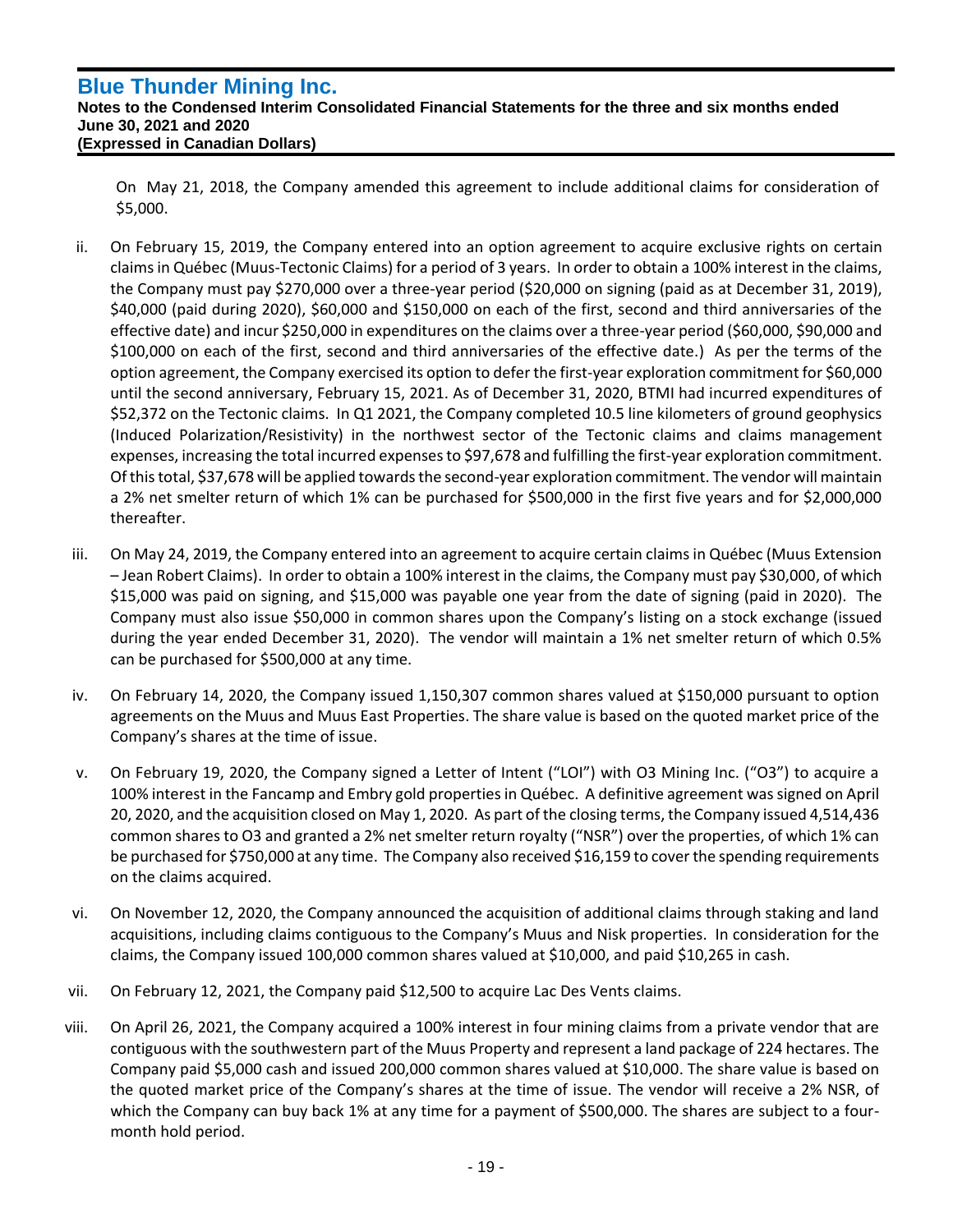`

**Notes to the Condensed Interim Consolidated Financial Statements for the three and six months ended June 30, 2021 and 2020 (Expressed in Canadian Dollars)**

### **14. Exploration and evaluation expenditures**

|                                                                  | <b>Three Months</b> |           | <b>Six Months</b> |           |
|------------------------------------------------------------------|---------------------|-----------|-------------------|-----------|
| Periods ended June 30,                                           | 2021                | 2020      | 2021              | 2020      |
| Geology/Field                                                    |                     |           |                   |           |
| Drilling (including supplies and logistics expenses)             | \$331,037           | \$—       | \$362,247         | \$—       |
| Assays                                                           | 183,848             | 12,903    | 265,563           | 25,806    |
| Consulting (contract geologists and other technical specialists) | 135,573             | 91,845    | 238.848           | \$121,845 |
| Camp, field expenses (including geochemistry and geophysics)     | 122,142             | 400,000   | 198,786           | 400,000   |
| Claim maintenance                                                | 1,882               | (3,389)   | 67,121            | 39,590    |
| Travel, transportation                                           | 19,117              |           | 21,525            |           |
| <b>Financial/Administrative Support</b>                          |                     |           |                   |           |
| Other (includes CSR, Environment, G&A, insurance, legal etc.)    | 123,491             |           | 155.031           |           |
|                                                                  | \$917,090           | \$501,359 | \$1,309,120       | \$587.241 |

### **15. General and administrative expenses**

|                                    | <b>Three Months</b> |           | <b>Six Months</b> |           |
|------------------------------------|---------------------|-----------|-------------------|-----------|
| Periods ended June 30,             | 2021                | 2020      | 2021              | 2020      |
| Management and consulting fees     | \$101,837           | \$77,190  | \$194,637         | \$123,001 |
| Office and general                 | 35,367              | 23,174    | 77,636            | 76,907    |
| Professional fees                  | 24,550              | 86,583    | 46,340            | 170,312   |
| Share-based compensation (note 11) | 18,972              | 25,549    | 34,355            | 25,549    |
| Regulatory fees                    | 12,431              | 10,759    | 24,414            | 38,979    |
|                                    | \$193,157           | \$223,255 | \$377,381         | \$434,749 |

#### **16. Related Party Balances and Transactions**

Related parties as defined by IAS 24 - *Related Party Disclosures* include members of the Board of Directors, key management personnel, and any companies controlled by these individuals. Key management personnel include those persons having authority and responsibility for planning, directing, and controlling activities of the Company being directors and executive management, comprising of the Chief Executive Officer and the Chief Financial Officer.

The transactions noted below are in the normal course of business and approved by the Board of Directors in adherence to conflict-of-interest laws and regulations.

Remuneration of directors and key management personnel of the Company was as follows:

|                                                           | Three months |           | Six months |           |
|-----------------------------------------------------------|--------------|-----------|------------|-----------|
| Periods ended June 30,                                    | 2021         | 2020      | 2021       | 2020      |
| Consulting fees - general and administrative expenses     | \$91,387     | \$80,000  | \$184,637  | \$121,250 |
| Consulting fees – exploration and evaluation expenditures | 22,500       | 37.500    | 45.000     | 67,500    |
| Share-based compensation                                  | 12,589       | 25.549    | 26.775     | 25,549    |
|                                                           | \$126,926    | \$143,049 | \$256,412  | \$214,299 |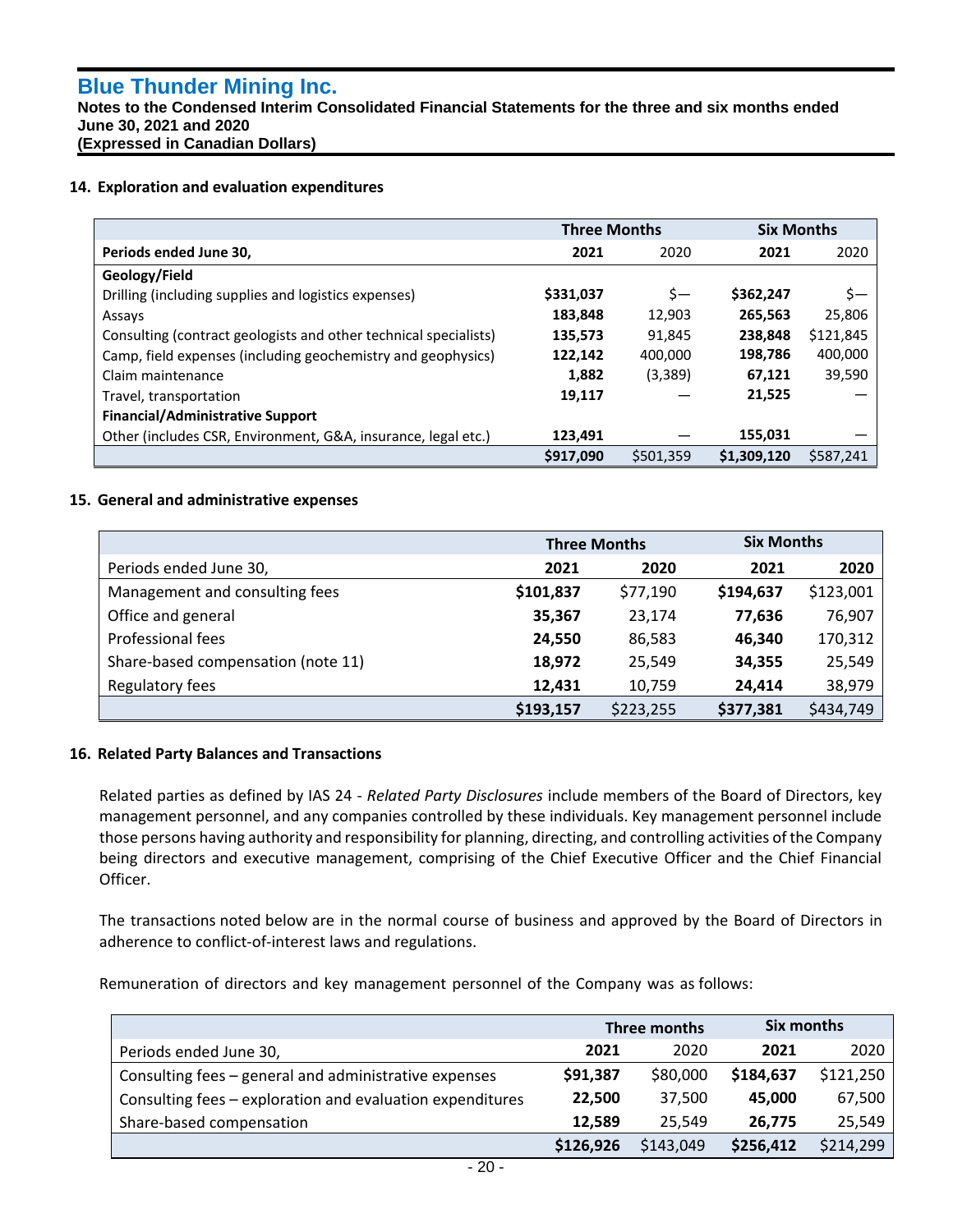Consulting fees included in general and administrative expenses include amounts paid to Grove Corporate Services Ltd., a corporation through which the services of the CFO and Corporate Secretary are provided.

At June 30, 2021, a total of \$20,801 (December 31, 2020 - \$51,982) is owed to officers, directors and companies controlled by officers and directors. These amounts are unsecured, non-interest-bearing, with no fixed terms of repayment.

## **17. Qualifying Transaction**

`

The BTM Transaction has been recorded as an asset acquisition of the net assets of Platform Eight. In connection with the BTM Transaction, Platform Eight shareholders received one common share of BTMI for each common share of Platform Eight. As a result of the BTM Transaction BTMI issued 9,604,068 common shares valued at \$0.111 per share, totaling \$1,062,444 of consideration. Consideration for the BTM Transaction will also include the fair value of BTMI's replacement options and warrants which are valued at \$48,032 and \$10,972, respectively, based on the Black-Scholes pricing model with the following assumptions: share price of \$0.11 per common share, expected dividend yield of 0%, expected volatility of 100%, risk free rate of 1.5%, expected life of 4.28 years for the options and 1.28 years for the warrants. Upon completion of the BTM Transaction, existing shareholders of Blue Thunder and Platform Eight will own approximately 81.0% and 19.0% of the combined company respectively, on a basic shares outstanding basis.

The statements of financial position, loss and comprehensive loss, statements of changes in shareholder's equity and cash flows reflect the following qualifying transaction adjustments:

| <b>Purchase Price Consideration Paid</b>                               |             |
|------------------------------------------------------------------------|-------------|
| Estimated fair value of Platform Eight shares (i)                      | \$1,062,444 |
| Estimated fair value of Platform Eight options (ii)                    | 48,032      |
| Estimated fair value of Platform Eight warrants (iii)                  | 10,972      |
| <b>Total Consideration</b>                                             | \$1,121,448 |
|                                                                        |             |
| Net Assets Acquired                                                    |             |
| Cash                                                                   | 525,000     |
| Excess of purchase price over fair value of assets acquired (expensed) | \$596,448   |

- i. The estimated value of the 9,604,068 Platform Eight shares issued was based on the financing price as completed by BTMC on January 10, 2020 at \$0.11 (implied equity value of the \$0.13 unit offering). See note 1 – *Nature of Operations*.
- ii. The estimated value of \$48,032 of the 600,000 Platform Eight options issued was based on a Black-Scholes valuation model with the following assumptions: share price of \$0.11 per common share, expected dividend yield of 0%, expected volatility of 100%, risk free rate of 1.5%, expected life of 4.28 years.
- iii. The estimated value of \$10,972 of the 214,162 Platform Eight warrants issued was based on a Black-Scholes valuation model with the following assumptions: share price of \$0.11 per common share, expected dividend yield of 0%, expected volatility of 100%, risk free rate of 1.5%, expected life of 1.28 years.